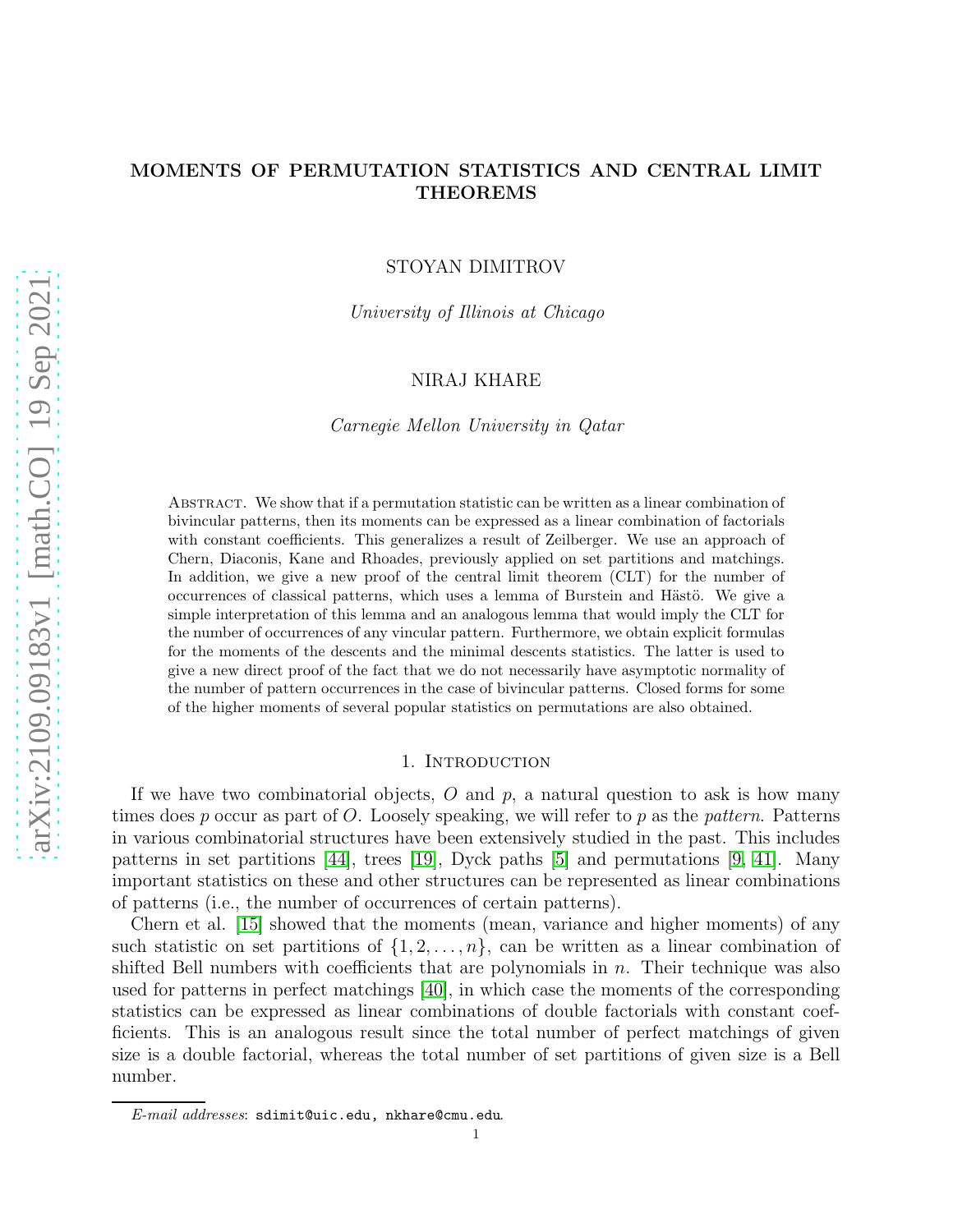In this paper, we adapt the approach of Chern et al. to permutations and obtain an analog to both of the mentioned results by showing that if a statistic on permutations of size  $n$  can be written as a linear combination of bivincular patterns, then each of its higher moments can be expressed as a linear combination of shifted factorials of n with constant coefficients. This generalizes the main theorem of Zeilberger in [\[53\]](#page-26-0), where he showed that each of these higher moments for the number of occurrences of any classical pattern is a polynomial in  $n$ of a certain degree depending on the pattern. The same was proved for the variance of the number of occurrences of any vincular pattern [\[32,](#page-25-3) Lemma 4.2] and for an arbitrary moment of the number of classical pattern occurrences, when we sample from a conjugacy class of permutations [\[30\]](#page-25-4).

The obtained result (Theorem [4.5\)](#page-11-0) allows us to derive exact formulas for the moments of various permutation statistics based on data for small values of  $n$ . Furthermore, we give new proofs to some central limit theorems for the number of permutation pattern occurrences.

1.1. Central limit theorems for permutation patterns. Assume that the two objects O and p are permutations. Some constraints on p give us different types of patterns in permutations: consecutive, classical, vincular and bivincular. When  $p$  is fixed and  $O$  is selected at random from a set of permutations of given size, then we are naturally interested in the distribution of the number of occurrences of  $p$ , when the size of  $O$  approaches infinity.

Several previous works establish asymptotic normality of this distribution for different sets of patterns in permutations selected uniformly at random. For example, see Feller [\[25,](#page-25-5) 3rd ed., p.257] (for inversions), Mann [\[43\]](#page-25-6) (for descents), Fulman [\[29\]](#page-25-7) (for both inversions and descents), Goldstein [\[31\]](#page-25-8) and Borga [\[11\]](#page-24-4) (for consecutive patterns), Bona [\[8\]](#page-24-5) (for classical patterns) and Hofer [\[32\]](#page-25-3) (for vincular patterns). However, the number of occurrences of some simple bivincular patterns is not normally distributed (see Section [6.3\)](#page-20-0).

The recent works of Gaetz and Ryba [\[30\]](#page-25-4) and Kammoun [\[38\]](#page-25-9) establish normal limit laws on certain classes of permutations for classical and vincular patterns, respectively. In addition, Janson [\[35,](#page-25-10) [36\]](#page-25-11) showed that the number of pattern occurrences is not normally distributed when we sample from the permutations avoiding a certain fixed pattern. Earlier, Janson, Nakamura and Zeilberger [\[37\]](#page-25-12) initiated the study of the same general question. Two articles proving asymptotic normality for random permutations selected not according to the uniform measure are [\[16,](#page-24-6) [26\]](#page-25-13). Finally, some important works [\[4,](#page-24-7) [24,](#page-25-14) [37\]](#page-25-12) give central-limit theorems for certain joint-distributions of pattern occurrences. The listed articles use various approaches, from the method of moments [\[54\]](#page-26-1) to dependency graphs, Stein's method (see [\[32,](#page-25-3) Section 3] for overview of both methods) and the theory of U-statistics [\[34,](#page-25-15) Chapter XI].

We give a new proof of the central limit theorem (CLT) for the number of occurrences of any fixed classical pattern, first obtained by B´ona [\[8\]](#page-24-5). In particular, we show that the lower bound for the variance of this number, which is a major part of his proof, follows from a lemma of Burstein and Hästö [\[13\]](#page-24-8). We give a new simple interpretation of this lemma, which provides an intuitive explanation of why this CLT holds. We obtain a similar lemma with an analogous interpretation for the more general case of vincular patterns, which must hold since the CLT for an arbitrary vincular pattern was established by Hofer [\[32\]](#page-25-3). Giving a combinatorial proof of the lemma, either in the case of classical or vincular patterns will be of great interest. Finally, we use a formula for the  $r$ -th moment of the minimal descent statistic that we obtain with the adapted approach of Chern et al., to give a new direct proof of the fact that we do not necessarily have asymptotic normality in the case of bivincular patterns. In particular, we show that the minimal descent statistic, which counts the number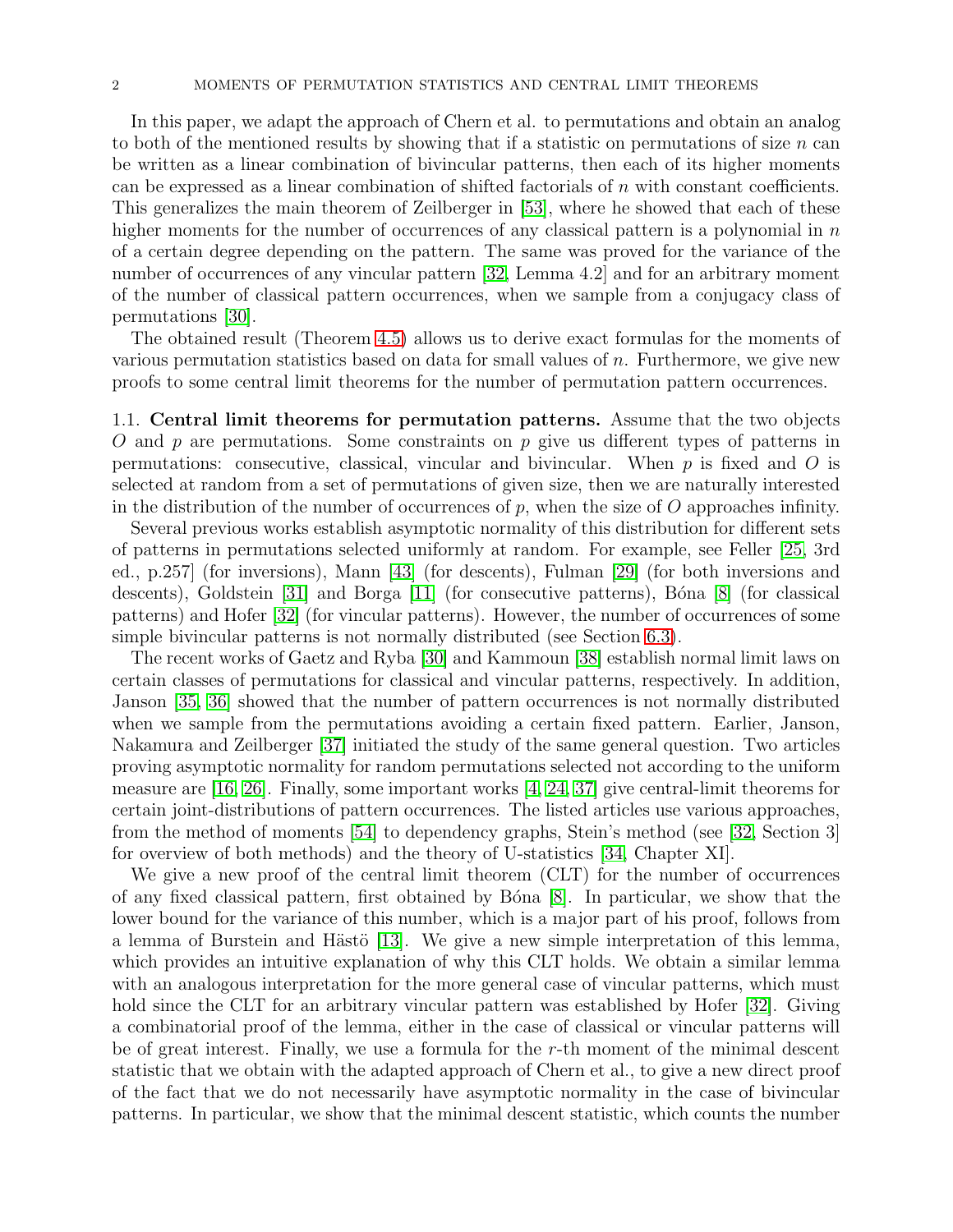of occurrences of a simple bivincular pattern, has Poisson distribution. The most recent proof of this fact was given by Corteel et al. [\[17\]](#page-24-9).

1.2. Summary of the paper. The structure of the paper is as follows. In Sections [2,](#page-2-0) [3](#page-5-0) and [4](#page-8-0) we adapt the definitions and tools developed in [\[15,](#page-24-3) [40\]](#page-25-2) to permutations. Our main result, giving a closed form for the higher moments of a large class of permutation statistics, is Theorem [4.5.](#page-11-0) In Section [5,](#page-13-0) we demonstrate how one can use an important Corollary of our main result to obtain explicit formulas for any given higher moment of some simple permutation statistics, e.g., descents and minimal descents. Section [6.1](#page-15-0) contains the new proof of the CLT for the number of occurrences of classical patterns and Section [6.2](#page-18-0) discusses how one can use the same approach to obtain a proof of the CLT in the more general case of vincular patterns. In Section [6.3,](#page-20-0) we use one of the two formulas, obtained in Section [5](#page-13-0) to show that there are simple bivincular patterns whose number of occurrences does not have asymptotically normal distribution. Finally, in Section [7,](#page-21-0) we give explicit formulas for the aggregates (resp., for the moments) of some permutation statistics in certain special cases, where a linearity of expectation arguments are directly applicable.

#### 2. Definitions and examples

<span id="page-2-0"></span>Let  $S_n$  be the set of all permutations of  $[n] := \{1, 2, \ldots, n\}$ , that is, the set of all bijections from [n] to [n]. We will write any permutation  $\pi$  using the one-line notation  $\pi = \pi_1 \pi_2 \dots \pi_n$ , where  $\pi(i) = \pi_i$  for all  $i \in [n]$ . Let  $A(\pi)$  be the set of distinct pairs of integers  $(u, v)$ , such that u occurs before v in  $\pi$ . Formally,  $A(\pi) := \{(u, v) \mid u = \pi_i, v = \pi_j, i < j\}.$ 

To define statistics on permutations, we need the following definition of pattern, which is an analogue of those in [\[15\]](#page-24-3) for set partitions and [\[40\]](#page-25-2) for matchings.

#### <span id="page-2-1"></span>Definition 2.1.

- (i) A permutation pattern P of length k is a tuple  $P = (P, C(P), D(P))$ , where P =  $p_1 \cdots p_k$  is a permutation of length k and  $\mathbf{C}(\underline{P}) \subseteq [k-1], \mathbf{D}(\underline{P}) \subseteq [k-1]$  are two subsets.
- (ii) An occurrence of the pattern  $\underline{P} = (p_1p_2\cdots p_k, \mathbf{C}(\underline{P}), \mathbf{D}(\underline{P}))$  of length k in  $\sigma \in S_n$  is a tuple  $s = (t_1, t_2, \ldots, t_k)$  with  $t_i \in [n]$ , such that:
	- a)  $t_1 < t_2 < \cdots < t_k$ .
	- b)  $(t_i, t_j) \in A(\sigma)$ , if and only if  $(i, j) \in A(P)$ .
	- c) if  $i \in \mathbb{C}(\underline{P})$ , then  $\sigma^{-1}(t_{p_{i+1}}) = \sigma^{-1}(t_{p_i}) + 1$ , i.e., the positions of  $t_{p_i}$  and  $t_{p_{i+1}}$  in  $\sigma$  are consecutive.
	- d) if  $i \in \mathbf{D}(\underline{P})$ , then  $t_{i+1} = t_i + 1$ , i.e., the values of  $t_i$  and  $t_{i+1}$  in  $\sigma$  are consecutive.

Definition [2.1](#page-2-1) is equivalent to the definition of the so-called *bivincular* patterns in permu-tations introduced by Bousquet-Mélou et al. [\[12\]](#page-24-10). When  $\mathbf{D}(\underline{P}) = \emptyset$ , then  $\underline{P}$  is one of the *vincular* patterns introduced by Babson and Steingrímsson [\[3\]](#page-24-11). When both  $\mathbf{C}(\underline{P}) = \emptyset$  and  $D(P) = \emptyset$ , then P is a *classical* pattern. For simplicity, when we have a classical pattern  $P$ , we will refer to it just by writing the permutation  $P$ . For example, the classical pattern  $P = (132, \emptyset, \emptyset)$  will be denoted by 132. When we have a vincular pattern, we will write P with the positions i and  $i + 1$  of P being underlined for every  $i \in \mathbb{C}(\underline{P})$ . By that, we will indicate that these two numbers must be at consecutive positions in every occurrence of the pattern. For example, the vincular pattern  $\underline{P} = (2314, \{2\}, \emptyset)$  will be written as 2314. When  $\mathbf{D}(\underline{P})$  is non-empty, then we will use the two-line notation when referring to  $\underline{P}$ : if  $P \in S_k$ , the identity  $id_k = 12 \cdots k$  will be on the top row with the numbers j and  $j + 1$  of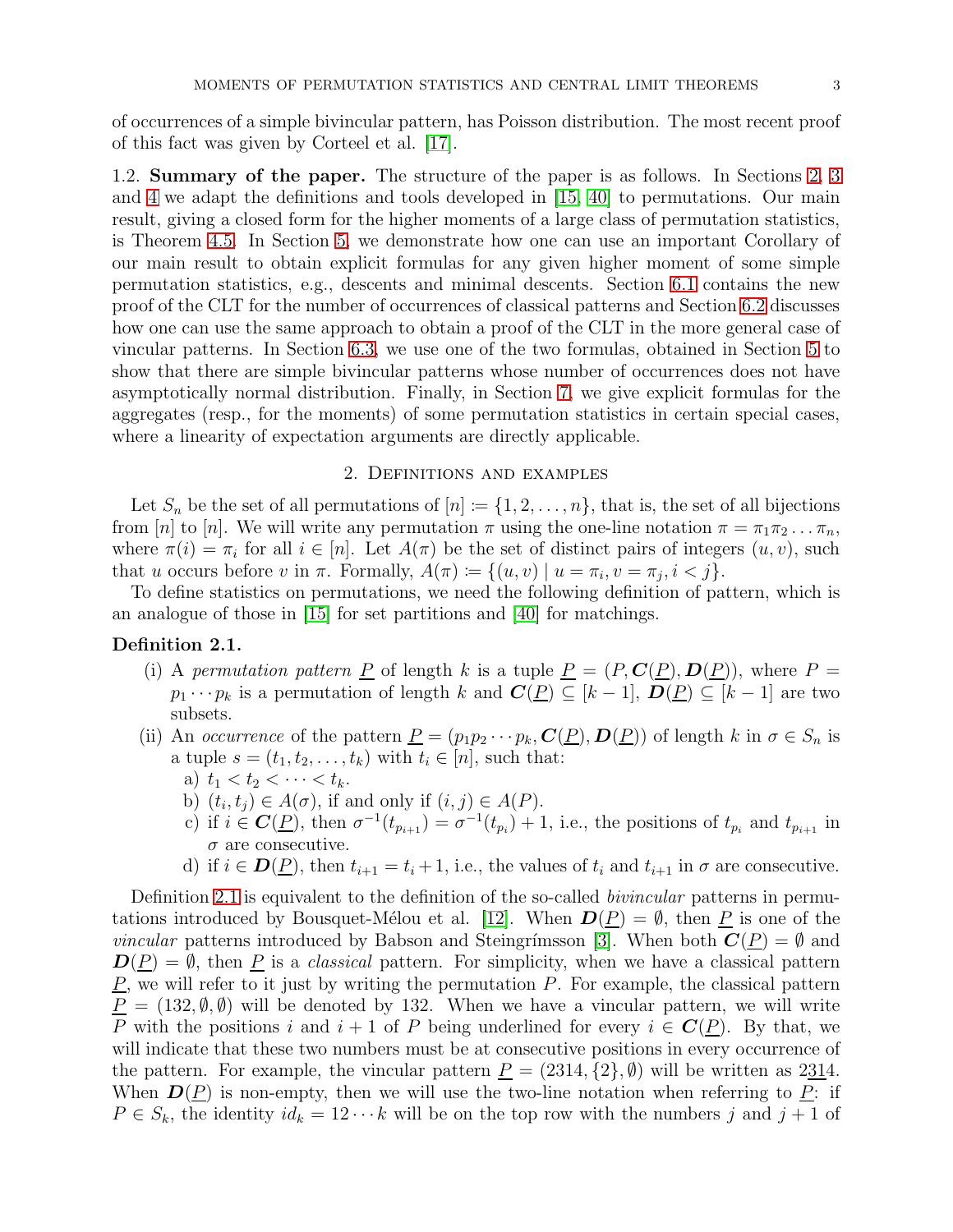id<sub>k</sub> being overlined, for every  $j \in \mathbf{D}(\underline{P})$ . By that, we will indicate that the values of  $t_j$  and  $t_{j+1}$  must be consecutive in every occurrence  $(t_1, \ldots, t_k)$  of the pattern. On the bottom row, we will have the vincular pattern  $\underline{P'} = (P, \mathcal{C}(\underline{P}), \emptyset)$  written in the usual one-line notation.

For example, the bivincular pattern  $\underline{P} = (43125, \{3\}, \{1,4\})$  will be written as  $\overline{12345}$ .

We will write  $s \in_P \sigma$  if s is an occurrence of P in  $\sigma$ . Throughout the paper, we will need the following definition.

**Definition 2.2.** Let  $q = q_1 \cdots q_k$  be a sequence of k different numbers. The *reduction* of q, denoted by red(q), is the unique permutation  $\pi = \pi_1 \cdots \pi_k \in S_k$ , such that its elements are in the same relative order as the elements of q, i.e.,  $\pi_i < \pi_j$  if and only if  $q_i < q_j$ , for all  $i, j \in [k]$ . The permutation red(q) can be obtained by replacing the *i*-th smallest element of q with i, for every  $i \in [k]$ .

For example,  $red(523) = 312$ . Note that condition (b) in the second part of Definition [2.1](#page-2-1) implies that if  $s \in_P \sigma$  and the elements of s form the subsequence q of  $\sigma$ , then red $(q) = P$ , i.e., the relative order of the numbers of the permutation P and the numbers of s in  $\sigma$  is the same.

### Examples (occurrence of patterns):

- 1.  $(t_1, t_2, t_3) = (3, 4, 5)$  is an occurrence of  $132 = (132, \emptyset, \emptyset)$  in  $\sigma = 31524$ , since  $red(354) = 132.$
- 2.  $(t_1, t_2, t_3, t_4) = (2, 3, 5, 7)$  is an occurrence of  $3214 = (3214, \{1\}, \emptyset)$  in  $\sigma = 4536217$ since red(5327) = 3214 and the positions of  $t_{p_1} = t_3 = 5$  and  $t_{p_2} = t_2 = 3$  in  $\sigma$  are consecutive.
- 3.  $(t_1, t_2, t_3, t_4) = (1, 3, 5, 6)$  is an occurrence of  $\frac{1234}{4312} = (4312, \{2\}, \{3\})$  in  $\sigma = 625143$ since red(6513) = 4312, the positions of  $t_{p_2} = t_3 = 5$  and  $t_{p_3} = t_1 = 1$  in  $\sigma$  are consecutive and the values of  $t_3 = 5$  and  $t_4 = 6$  in  $\sigma$  are consecutive.

The number of occurrences of the pattern  $\underline{P}$  in  $\sigma$  will be denoted by  $\text{cnt}_P(\sigma)$ . In the literature, usually a *permutation statistic* is a function  $T : S \to \mathbb{N}$ , where  $S = \bigcup_{i=1}^{\infty} S_n$ . In this paper, when we write *statistic* or *simple statistic*, we will refer to two classes of such functions defined below.

#### Definition 2.3.

(i) A simple statistic is defined by a pattern  $\underline{P}$  of length k and a valuation function  $Q(s, w) = Q_1(s)Q_2(w)$ , which is a product of two polynomials  $Q_1, Q_2 \in \mathbb{Z}[y_1, \ldots, y_k, m]$ . If  $\sigma \in S_n$  and  $s = (t_1, t_2, \ldots, t_k) \in \mathbb{R}^n$ , such that  $\sigma(w_i) = t_i$ , for all  $i \in [k]$ , then write  $Q(s, \sigma^{-1}(s)) = Q_1(s)Q_2(\sigma^{-1}(s)) = Q_1 \mid_{y_i=t_i, m=n} Q_2 \mid_{y_i=w_i, m=n}$ . Let

$$
f(\sigma) = f_{\underline{P},Q}(\sigma) := \sum_{s \in \underline{P}\sigma} Q(s, \sigma^{-1}(s)) = \sum_{s \in \underline{P}\sigma} Q_1(s) Q_2(\sigma^{-1}(s)).
$$

Let the degree of a simple statistic  $f_{P,Q}$ , denoted  $d(f)$ , be the sum of twice the length of P and the degree of Q, which is the sum of the degrees of  $Q_1$  and  $Q_2$ .

(ii) A statistic is a finite Q-linear combination of simple statistics. The degree of a statistic is defined to be the minimum, over all such representations, of the maximum degree of any of the included simple statistics.

### Examples.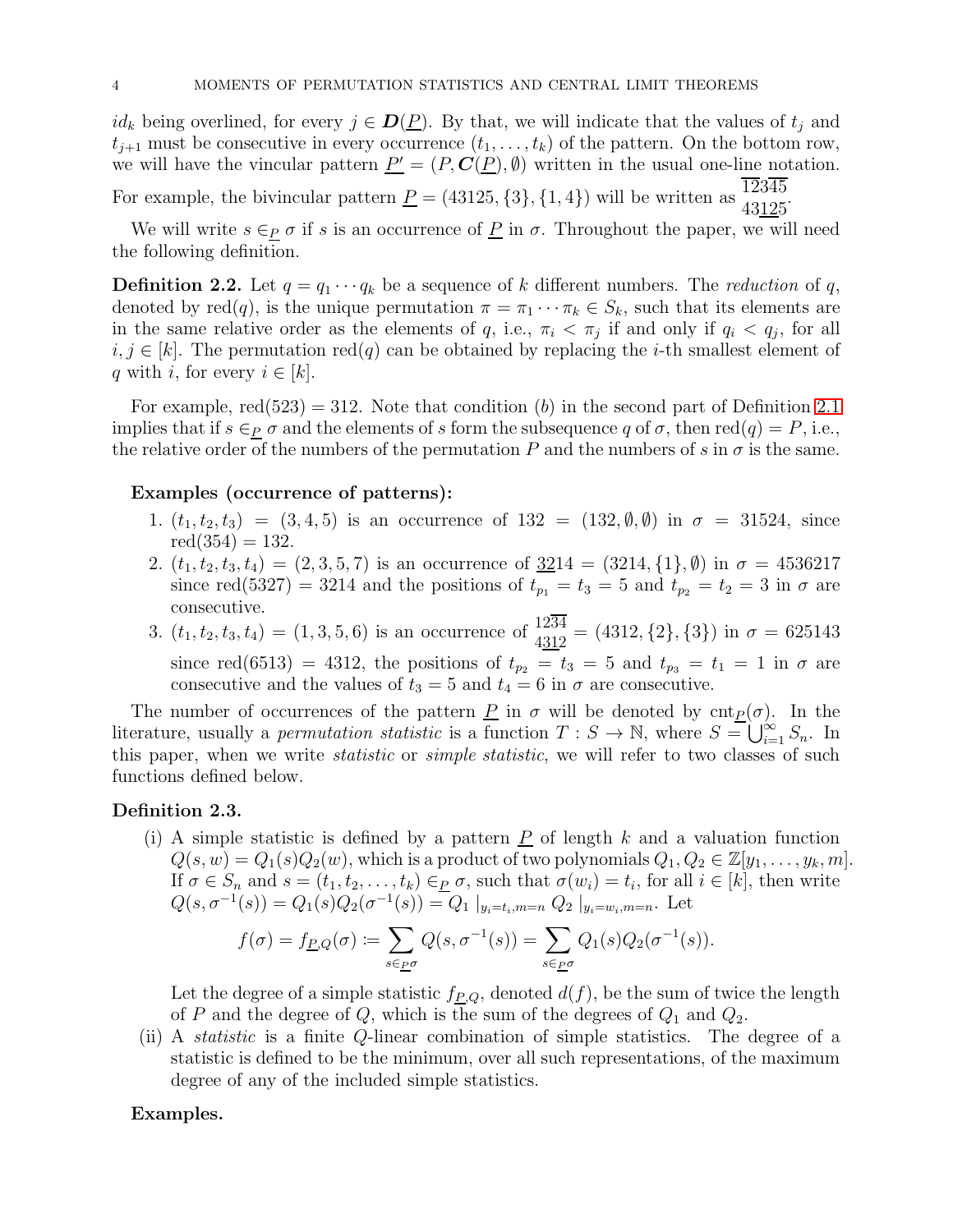cnt<sub>*P*</sub> :=  $f_{P,1}(\sigma) = \sum_{s \in P} 1$ , which counts the number of occurrences of the pattern P in  $\sigma$ , is a simple statistic for any pattern  $\underline{P} = (P, C(\underline{P}), D(\underline{P}))$ , with valuation function  $Q = 1$ . If P is of length k, then the degree of the statistic is  $d(\text{cnt}_P) = 2k$ . The first three examples we give below are of this kind, for  $\underline{P}$  being classical, vincular and bivincular pattern (for which  $\mathbf{C}(\underline{P}) \neq \emptyset$  and  $\mathbf{D}(\underline{P}) \neq \emptyset$ ), respectively.

1. Number of occurrences of 1324.

$$
\mathrm{cnt}_{1324}(\sigma) = f_{1324,1}(\sigma) = \sum_{s \in 1324\sigma} 1
$$

is the number of occurrences of the classical pattern  $(1324, \emptyset, \emptyset) = 1324$  in  $\sigma$ . This is the only classical pattern of length less than five for which the sequence of the number of permutations avoiding it, for different values of  $n$ , has not been enumerated yet. Two recent works related to this problem are [\[6,](#page-24-12) [45\]](#page-25-16).

2. Number of double ascents.

$$
\mathrm{cnt}_{\underline{123}}(\sigma) = \sum_{s \in \underline{123}\sigma} 1
$$

is the number of occurrences of the vincular pattern  $(123, \{1, 2\}, \emptyset) = 123$  in  $\sigma$ . The vincular patterns for which  $C(P) = [k-1]$  are called *consecutive*. The generating function and the distribution of this statistic, as well as of  $\text{cnt}_P$  for other vincular patterns of this kind were investigated in [\[22\]](#page-25-17).

3. Number of occurrences of  $\frac{123}{312}$ .

$$
\mathrm{cnt}_{\frac{123}{312}}(\sigma) = \sum_{s \in \frac{123}{312}} 1
$$

is the number of occurrences of the bivincular pattern  $(312, \{2\}, \{2\})$  in  $\sigma$ . It was shown in [\[23\]](#page-25-18) that the number of permutations in  $S_n$  with k occurrences of this pattern is equal to the number of matchings on  $|2n|$  with k right nestings and no left nestings.

4. Descent drop.

$$
\text{drops}(\sigma) = \sum_{\sigma_i > \sigma_{i+1}} \sigma_i - \sigma_{i+1} = \sum_{(t_1, t_2) \in \underline{\sigma}_1 \sigma} t_2 - t_1
$$

is a simple statistic corresponding to the pattern  $(21, \{1\}, \emptyset)$  with valuation function  $Q(s, w) = Q_1(s)Q_2(w)$ , where  $Q_1(s) = Q_1(t_1, t_2) = t_2 - t_1$  and  $Q_2(w) = 1$ . Thus,  $deg(Q) = 1$  and  $d(drops) = 5$ . Petersen and Tenner [\[48\]](#page-25-19) showed that this statistic is equidistributed with the statistic  $dp(\sigma) = \sum_{\sigma(i)>i} \sigma(i) - i$ , which they call "depth". The depth of a permutation is half of another important statistic called "total displacement" or "Spearman's disarray", whose generating function was found in [\[47\]](#page-25-20). 5. Sum of peak squares.

$$
peakSqSum(\sigma) = \sum_{\sigma(i-1) < \sigma(i) > \sigma(i+1)} \sigma(i)^2 = \sum_{(t_1, t_2, t_3) \in \underline{132\sigma}} t_3^2 + \sum_{(t_1, t_2, t_3) \in \underline{231\sigma}} t_3^2
$$

is a statistic, which is a sum of the two simple statistics  $f_1 = f_{132,t_3^2}$  and  $f_2 = f_{231,t_3^2}$ . Thus,  $d(\text{peakSqSum}) = max(d(f_1), d(f_2)) = 8$ . Two articles investigating the number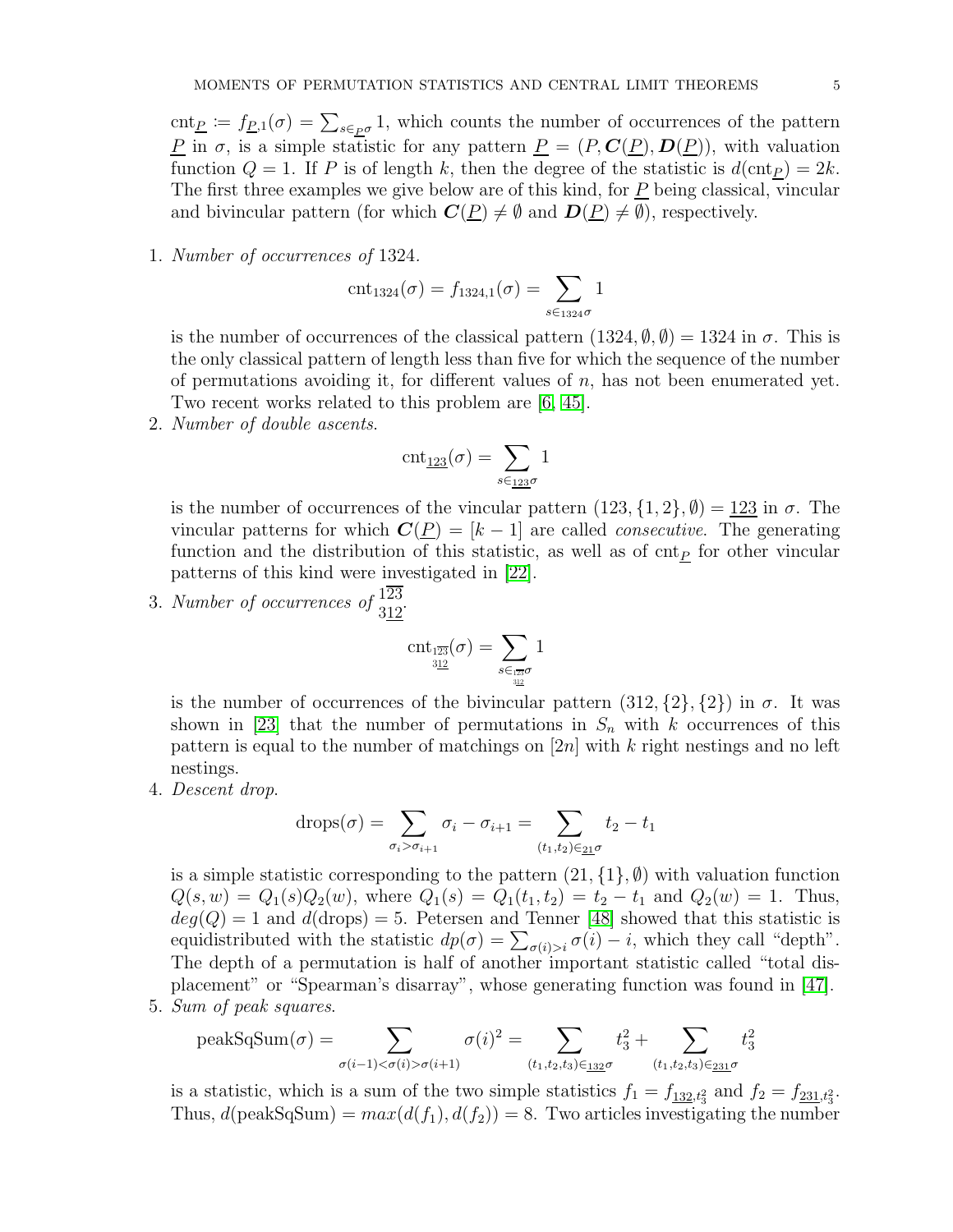of interior peaks and the number of permutations with a given set of peak values, called "pinnacle set", are [\[42\]](#page-25-21) and [\[18\]](#page-24-13), respectively. To the best of our knowledge, the sum of the peaks and the sum of the squares of the peaks have not been yet investigated, despite of the recent interest in pinnacle sets [\[20,](#page-24-14) [21,](#page-24-15) [50\]](#page-25-22).

<span id="page-5-0"></span>In the next two sections, we will show that the moments of all statistics are also statistics, as defined above, and we will give closed forms for one of these moments for each of the statistics above.

### 3. Aggregates of permutation statistics

We are often interested in the expected value  $E(f)$  of the permutation statistic f, for a permutation chosen uniformly at random from  $S_n$ . Obviously, we have  $\mathbb{E}(f) = M(f,n)/n!$ , where

$$
M(f, n) := \sum_{\sigma \in S_n} f(\sigma).
$$

In this section, we show that the aggregate  $M(f, n)$  is a linear combination of factorials with constant coefficients. This is an analogue of the results in [\[15\]](#page-24-3) for aggregates of set partition statistics and those in [\[40\]](#page-25-2) for aggregates of statistics on matchings. To deal with the constraints caused by  $C(\underline{P})$  and  $D(\underline{P})$ , we use the same technique to compress numbers used in both of these articles.

<span id="page-5-2"></span>**Theorem 3.1.** Let  $f_{P,Q}$  be a simple statistic of degree m associated with the pattern  $\overline{P}$  of length k and the valuation polynomial  $Q(s, w) = Q_1(s)Q_2(w)$ . Assume that  $c = |C(P)|$  and  $d = |D(P)|$ . Then

(1) 
$$
M(f_{\underline{P},Q},n) = R(n)(n-k)!
$$

where  $R(x)$  is a polynomial of degree no more than  $m-c-d$ . Equivalently for  $n \geq k$ ,  $M(f, n)$ can be expressed as a linear combination of shifted factorials with constant coefficients, i.e.,

<span id="page-5-1"></span>(2) 
$$
M(f_{\underline{P},Q}, n) = \begin{cases} 0 & n < k \\ \sum_{i=0}^{m-c-d} c_i(n-k+i)! & n \ge k \end{cases}
$$

for some constants  $c_i \in \mathbb{Q}$ .

*Proof.* Let  $V_{n,k} := \{(t_1, t_2, \dots, t_k) \in [n]^k \mid 1 \le t_1 < t_2 < \dots < t_k \le n\}$  be the set of increasing vectors of k numbers in [n]. For simplicity, fix n and k and let  $T := V_{n,k}$ . Note that if  $s \in_P \sigma$ for some  $\sigma \in S_n$ , then  $s \in T$ . Let us also define  $W := \{(w_1, w_2, \ldots, w_k) \in [n]^k | \text{ for all } i, j \in \mathbb{N}\}$ [k], if  $w_i = w_j$ , then  $i = j$ }. Note that  $|T| = \binom{n}{k}$  ${k \choose k}$  and  $|W| = n(n-1)\cdots(n-k+1)$ . We have

$$
M(f_{\underline{P},Q},n) = \sum_{\sigma \in S_n} f_{\underline{P},Q}(\sigma) = \sum_{\sigma \in S_n} \sum_{s \in \underline{P}\sigma} Q_1(s) Q_2(\sigma^{-1}(s))
$$
  
= 
$$
\sum_{s \in T} \sum_{\substack{\sigma \in S_n \\ s \in \underline{P}\sigma}} Q_1(s) Q_2(\sigma^{-1}(s)) = \sum_{s \in T} Q_1(s) \sum_{\substack{\sigma \in S_n \\ s \in \underline{P}\sigma}} Q_2(\sigma^{-1}(s)).
$$

For any  $s \in T$ , let  $G(s) := \{ \sigma \in S_n \mid s \in P \sigma \}$  and for any  $w \in W$ , let  $H(w) := \{ \sigma \in P \sigma \mid s \in P \sigma \}$  $S_n \mid (t_1, \ldots, t_k) \in \mathbb{R}$ , where  $\sigma^{-1}(t_i) = w_i$ , for all  $i \in [k]$ . In addition, for any  $s \in T$  and  $w \in W$ , let  $Z(s, w) := \{ \sigma \in S_n \mid s = (t_1, \ldots, t_k) \in \underline{P} \sigma, \sigma^{-1}(t_i) = w_i \text{ for all } i \in [k] \}.$  Clearly,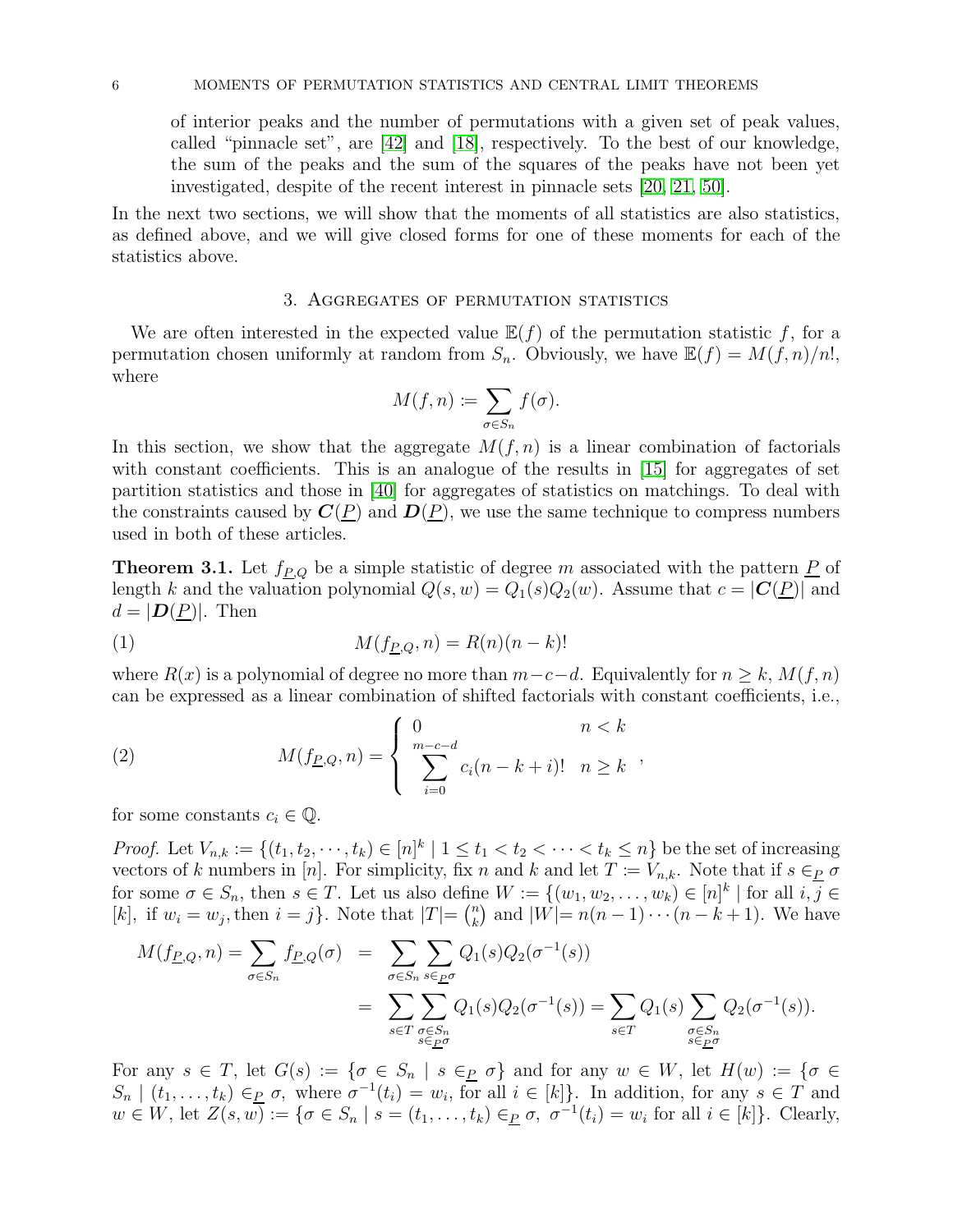for any  $s \in T$  and  $w, w' \in W$  for which  $w \neq w'$ , we have  $Z(s, w) \cap Z(s, w') = \emptyset$ . Also, note that  $G(s) = \bigcup_{w \in W} Z(s, w)$ . Hence, we can rewrite the above equations in the following way:

$$
M(f_{\underline{P},Q},n) = \sum_{s \in T} Q_1(s) \sum_{\substack{\sigma \in S_n \\ s \in \underline{P}^{\sigma}}} Q_2(\sigma^{-1}(s)) = \sum_{s \in T} Q_1(s) \sum_{\sigma \in G(s)} Q_2(\sigma^{-1}(s))
$$
  

$$
= \sum_{s \in T} Q_1(s) \sum_{\sigma \in \bigcup_{w \in W} Z(s,w)} Q_2(w) = \sum_{s \in T} Q_1(s) \left( \sum_{w \in W} Q_2(w) \sum_{\sigma \in Z(s,w)} 1 \right)
$$

Consider any fixed vector of values  $s \in T$  and a vector of positions  $w \in W$ . If  $Z(s, w) \neq \emptyset$ , then  $|Z(s, w)| = (n-k)!$  since the remaining  $n-k$  values, except those in s, can be arranged in all the possible ways at the remaining  $n - k$  positions, which are not in w. Furthermore, if we define  $T' := \{ s \in T \mid G(s) \neq \emptyset \}$  and  $W' := \{ w \in W \mid H(w) \neq \emptyset \}$ , then observe that the values in any  $s \in T'$  can be at the positions determined by any  $w \in W'$  and vice versa. In other words,  $Z(s, w) \neq \emptyset$ , if and only if  $s \in T'$  and  $w \in W'$ . Therefore,

$$
M(f_{\underline{P},Q},n) = \sum_{s \in T} Q_1(s) \left( \sum_{w \in W} Q_2(w) \sum_{\sigma \in Z(s,w)} 1 \right)
$$
  
= 
$$
(n-k)! \left( \sum_{s \in T'} Q_1(s) \right) \left( \sum_{w \in W'} Q_2(w) \right).
$$

Consider  $s \in T$  and  $w \in W$ , such that  $Z(s, w) \neq \emptyset$ . Now, we will use the compression technique, which relies on the following observation: Since  $|D(P)|=d$ , every subset of  $[n-d]$ of  $k-d$  different numbers corresponds to a set of values  $s \in T'$  and the correspondence is oneto-one. Formally, let us call  $i + 1$  a follower, if  $i \in \mathcal{D}(P)$  and a non-follower, if  $i \notin \mathcal{D}(P)$ . If  $g(i) \in [k]$  denotes the index of the *i*-th non-follower, then let  $y_i := t_{g(i)} - (g(i) - i)$ . Then, the vector  $s \in T'$  determines uniquely the vector  $(y_1, \ldots, y_{k-d})$  and one can see that  $y_u < y_v$ , if  $u < v$ . Indeed, it suffices to show this for  $v = u + 1$ . In this case we have  $y_{u+1} = t_{g(u+1)} - (g(u+1) - (u+1)) > t_{g(u+1)-1} - (g(u+1) - (u+1)),$  but we must have that  $t_{g(u+1)-1} = t_{g(u)} + (g(u+1)-g(u)-1)$ , because all the numbers between  $g(u)$  and  $g(u+1)$  are followers. Thus,  $y_{u+1} > t_{g(u)}+(g(u+1)-g(u)-1)-(g(u+1)-(u+1)) = t_{g(u)}-(g(u)-u) = y_u$ . Conversely, for any  $(y_1, \ldots, y_{k-d}) \in V_{n-d,k-d}$ , the vector  $(t_1, \ldots, t_k)$  is uniquely determined, since  $t_j = y_i + j - i$ , where j is the index of the i-th non-follower and  $t_j = t_{j-1} + 1$ , if j is an index of a follower. Thus  $Q_1$  can be viewed as a polynomial in  $y_1, \ldots, y_{k-d}$  and n.

We can proceed in the same way for W' and  $\mathcal{C}(\underline{P})$ . The only difference is that the elements of any  $w \in W'$  are not necessarily in increasing order. However, the elements of  $\overline{w} = (w_{P^{-1}}(1), \ldots, w_{P^{-1}}(k))$  are always in increasing order and the map  $w \mapsto \overline{w}$  is a bijection. Thus, using this map, we can get a set  $W'' \subseteq W$ , such that there is a bijection between  $W'$ and W'' and a bijection between W'' and  $V_{n-c,k-c}$  (by the compression technique). Hence there is a bijection between W' and  $V_{n-c,k-c}$  and  $Q_2$  can be viewed as a polynomial in  $x_1, \ldots, x_{k-c}$  and n, where  $(x_1, \ldots, x_{k-c}) \in V_{n-c,k-c}$ . Therefore, we have

$$
M(f_{\underline{P},Q},n) = (n-k)! \sum_{(y_1,\ldots,y_{k-d}) \in V_{n-d,k-d}} \tilde{Q}_1(y_1,\ldots,y_{k-d},n) \sum_{(x_1,\ldots,x_{k-c}) \in V_{n-c,k-c}} \tilde{Q}_2(x_1,\ldots,x_{k-c},n)
$$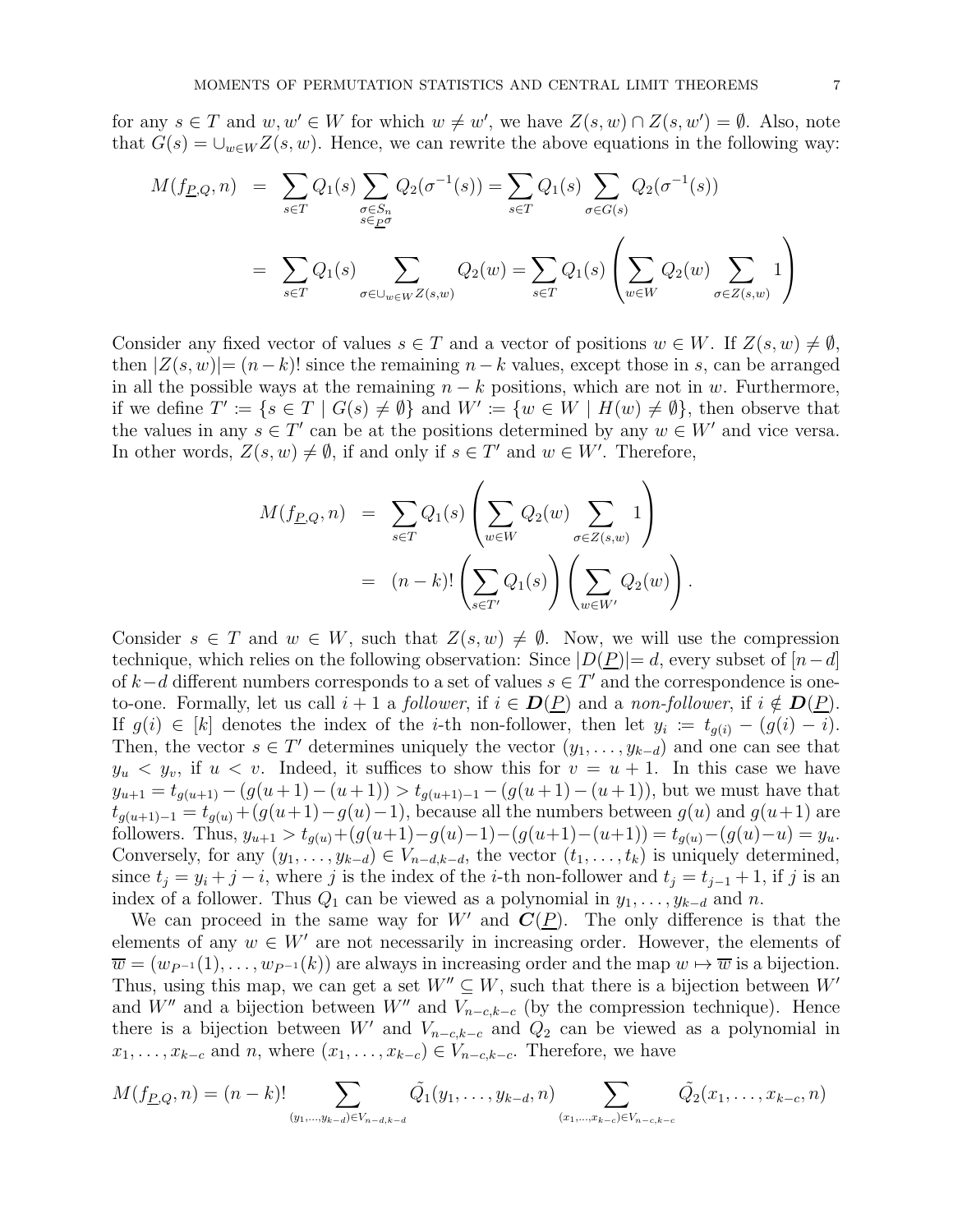for some polynomials  $\tilde{Q_1}$  and  $\tilde{Q_2}$  of the same degree as  $Q_1$  and  $Q_2$ , respectively. The product of the two sums above yields a polynomial in  $n$  of degree at most the sum of the following two terms: the maximum possible degree of n in the product  $\binom{n-d}{k-d}$  $_{k-d}^{n-d}$ ) $\tilde{Q_1}$  and the maximum possible degree of *n* in the product  $\binom{n-c}{k-c}$  ${}_{k-c}^{n-c}$   $\tilde{Q_2}$ . Therefore, the degree of the product is at most  $k - d + deg(Q_1) + k - c + deg(Q_2) = (deg(Q_1) + deg(Q_2) + 2k) - c - d = m - c - d$ , since  $m = d(f_{P,Q}) = (deg(Q_1) + deg(Q_2) + 2k).$ 

To see Equation [\(2\)](#page-5-1), let  $g_i(n)$  be a polynomial in n defined by  $g_i(n) = (n - k + i)!/(n - k)!$ . Then  $g_i$  is of degree i, and hence  $\{g_i(n)\}_{i=0}^{\infty}$  form a basis of  $\mathbb{Q}[n]$ . It follows that any polynomial of degree i can be written as a linear combination of  $g_0(n), \ldots, g_i(n)$ . This implies Equation [\(2\)](#page-5-1).  $\Box$ 

Next, we consider any general statistic. Recall that a statistic is a Q-linear combination of simple statistics.

<span id="page-7-2"></span>**Theorem 3.2.** For any statistic f of degree m, there is a positive integer  $L \leq \frac{m}{2}$  $\frac{m}{2}$ , such that for all  $n \geq L$ ,

(3) 
$$
M(f, n) = U(n)(n - L)!,
$$

where  $U(n)$  is a polynomial of degree no more than  $m + L$ . Equivalently, if  $n \geq L$ ,

(4) 
$$
M(f,n) = \sum_{-L \leq i \leq m} \alpha_i (n+i)!,
$$

for some constants  $\alpha_i \in \mathbb{Q}$ .

Proof. Assume that

<span id="page-7-1"></span><span id="page-7-0"></span>
$$
f = \sum_{i=1}^{t} h_i f_{\underline{P}_i, Q_i},
$$

with  $h_i \in \mathbb{Q}$ . Then, by Theorem [3.1,](#page-5-2)

$$
M(f, n) = \sum_{i=1}^{t} h_i M(f_{\underline{P}_i, Q_i}, n) = \sum_{i=1}^{t} h_i R_i(n) (n - k_i)!,
$$

where  $k_i$  is the length of  $P_i$  and the degree of  $R_i(n)$  is no more than  $deg(f_{P_i,Q_i}) - d_i - c_i \leq m$ , where  $c_i = |C(P_i)|$  and  $d_i = |D(P_i)|$ . Combining the terms with the same  $(n - k_i)!$  yields the equation

$$
M(f, n) = \sum_{j=0}^{L} U_j(n)(n-j)!,
$$

where  $U_j(n)$  is a polynomial of degree no more than m, and  $L = \max(k_i) \leq \frac{m}{2}$  $\frac{n}{2}$ .

 $\text{As } \frac{(n-L+i)!}{(n-L)!} = (n-L+i)(n-L+(i-1))\cdots(n-L+1)$  is polynomial in n of degree i, we obtain Equation [\(3\)](#page-7-0) for  $n \geq L$ . In addition,  $\frac{(n-L+i)!}{(n-L)!}$  for  $0 \leq i \leq L+m$  forms a basis and Equation [\(4\)](#page-7-1) is obtained by expanding  $U(n)$  under the basis  $\{1, \frac{(n-L+1)!}{(n-L)!}, \frac{(n-L+2)!}{(n-L)!}, \cdots, \frac{(n-L+L+m)!}{(n-L)!}\}$ . □

Theorem [3.2](#page-7-2) allow us to obtain a closed form expression for  $M(f, n)$  (and respectively for  $E(f)$ , for any statistic f whenever we know the exact values of  $M(f, n)$  for a set of  $L+m+1$ values of  $n \geq L$ , where  $m = d(f)$ . Then, we can take Equation [\(4\)](#page-7-1) and substitute each of these values for n. We get a system of  $L+m+1$  linear equations, where the variables are the numbers  $\alpha_i$ , for  $i \in [-L, m]$ . After we solve it, we have a closed form expression for  $M(f, n)$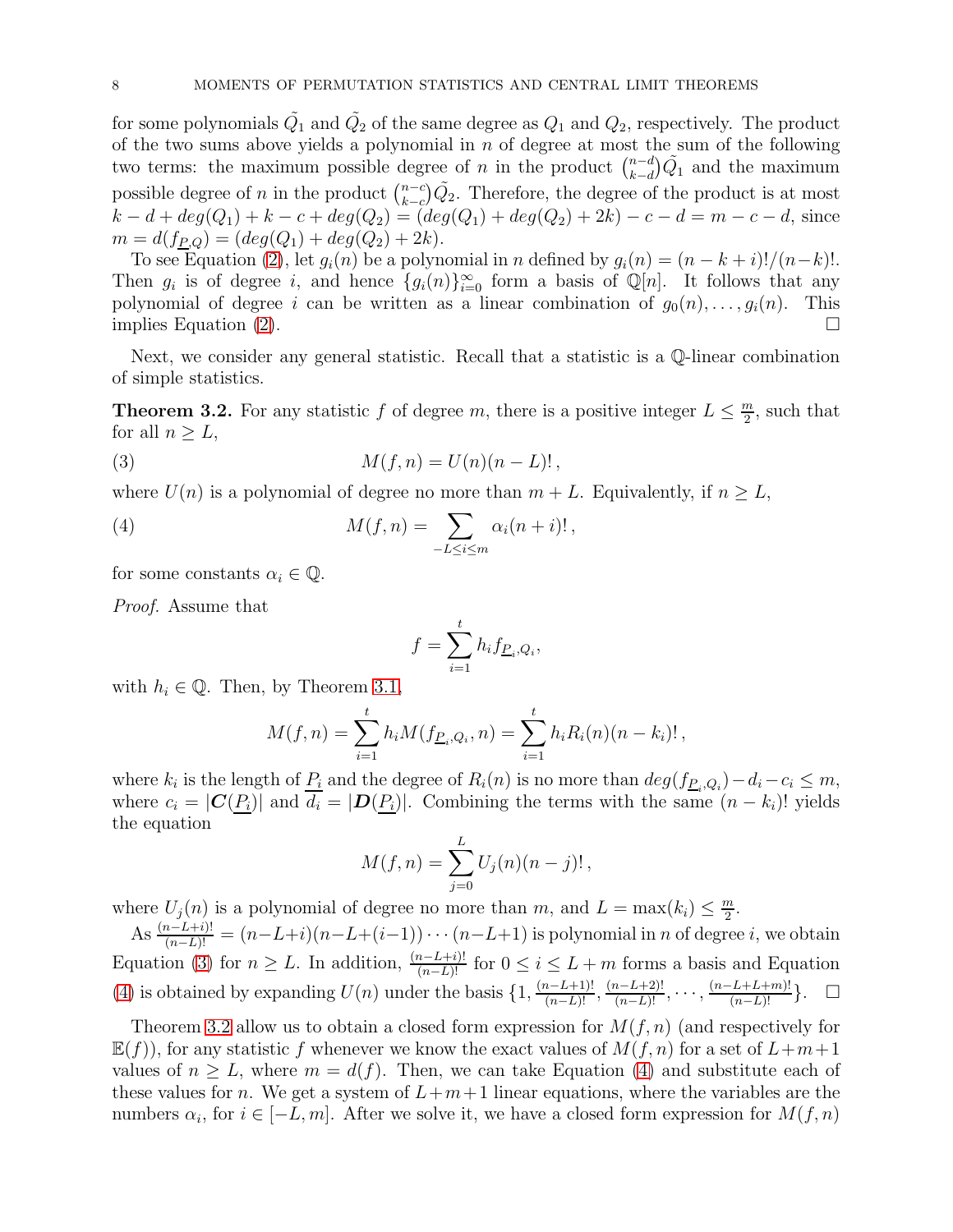as a linear combination of shifted factorials, coming from the same Equation [\(4\)](#page-7-1). We used this approach and implemented a computer program, in order to obtain these closed forms for the aggregates of the statistics given as examples in Section [3.](#page-5-0) Some of the results are listed below.

#### Examples (formulas for aggregates of statistics):

1.  $\text{cnt}_{1324}$ .

Recall that for the simple statistic cnt<sub>1324</sub> =  $f_{P,Q}$ ,  $\underline{P} = (1324, \emptyset, \emptyset)$  and  $Q = 1$ . We have

$$
M(\text{cnt}_{1324}, n) = \frac{1}{24}n! - \frac{1}{6}(n+1)! + \frac{1}{8}(n+2)! - \frac{1}{36}(n+3)! + \frac{1}{576}(n+4)!.
$$

In fact, a simple linearity of expectation argument gives that  $M(\text{cnt}_P, n) = \frac{1}{k!} {n \choose k}$  $\binom{n}{k}n!$ for the number of occurrences of any classical pattern  $P$  of length  $k$ . By using that the so-called Lah numbers,  $L(k, j) = \binom{k-1}{j-1}$  $_{j-1}^{k-1}$ ) $_{j!}^{k!}$  $\frac{k!}{j!}$ , are the coefficients expressing rising factorials in terms of falling factorials, one can show that

$$
M(\text{cnt}_P, n) = \frac{1}{k!} \binom{n}{k} n! = \frac{(-1)^k}{k!} n! + \sum_{j=1}^{k-1} \frac{(-1)^{k-j}}{(j!)^2 (k-j)!} (n+j)! + \frac{1}{(k!)^2} (n+k)!.
$$

Such a general formula can be derived for an arbitrary bivincular pattern.

2. Descent drop.

Recall that for the simple statistic drops =  $f_{P,Q}$ ,  $\underline{P} = (21, {1}, \emptyset)$  and  $Q(s, w)$  =  $Q_1(s)Q_2(w)$ , where  $Q_1(s) = Q_1(t_1, t_2) = t_2 - t_1$  and  $Q_2(w) = 1$ . We have

$$
M(\text{drops}, n) = -\frac{1}{2}(n+1)! + \frac{1}{6}(n+2)!.
$$

3. Sum of peak squares.

Recall that the statistic peakSqSum is a sum of the two simple statistics corresponding to the patterns  $\underline{P} = (132, \{1, 2\}, \emptyset)$  and  $\underline{P} = (231, \{1, 2\}, \emptyset)$ , where the valuation polynomials for both statistics are  $Q(s, w) = Q_1(s)Q_2(w)$  with  $Q_1(s) =$  $Q_1(t_1, t_2, t_3) = t_3^2$  and  $Q_2(w) = 1$ . We have

$$
M(\text{peakSqSum}, n) = (n+1)! - \frac{5}{4}(n+2)! + \frac{1}{5}(n+3)!
$$
.

#### 4. Higher moments of simple statistics

<span id="page-8-0"></span>Our next goal is to show that the higher moments of statistics are also statistics. In order to investigate the higher moments, we will need to look at ordered tuples of occurrence of a given pattern. To do that, we will first define a merge of two patterns, as done originally in [\[15\]](#page-24-3) for set partitions. In the definition given below,  $q(S) := \{q(x) | x \in S\}$ , where q is a function and  $S$  is a set.

<span id="page-8-1"></span>**Definition 4.1** (Merge of patterns). Given are three patterns  $P_1 = (x, C(P_1), D(P_1)),$  $P_2 = (y, C(P_2), D(P_2))$  and  $P_3 = (z, C(P_3), D(P_3))$  of sizes  $k_1, k_2$  and  $k_3$ , respectively. A merge of  $\underline{P_1}$  and  $\underline{P_2}$  onto  $\underline{P_3}$  is a pair of increasing functions  $m_1:[k_1] \to [k_3]$  and  $m_2:[k_2] \to [k_3]$ , such that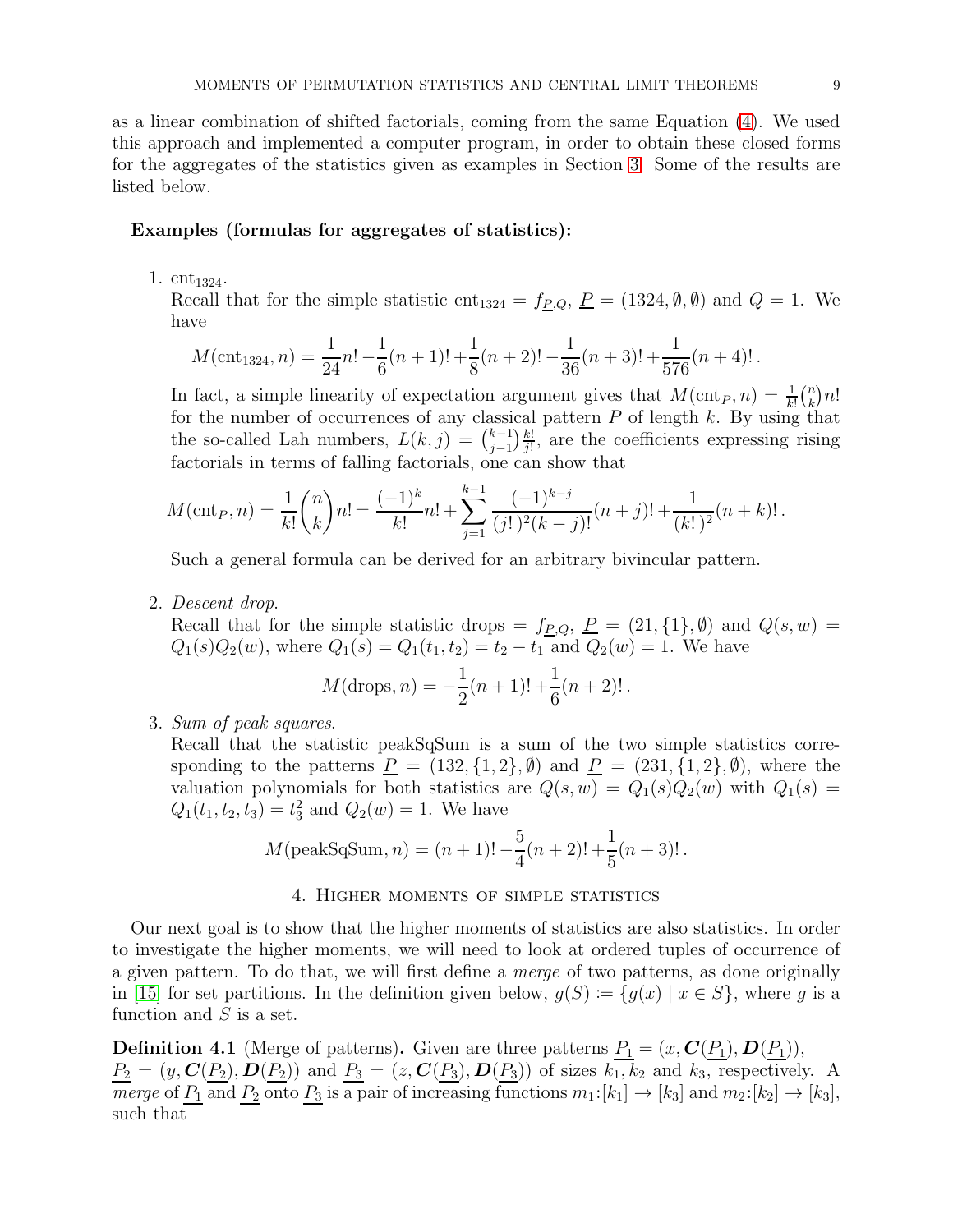- (1)  $m_1([k_1]) \cup m_2([k_2]) = [k_3]$ .
- (2) for every  $i, j \in [k_1]$ ,  $(m_1(i), m_1(j)) \in A(z)$  if and only if  $(i, j) \in A(x)$  and for every  $i, j \in [k_2], (m_2(i), m_2(j)) \in A(z)$  if and only if  $(i, j) \in A(y)$ .
- (3) for every  $j \in \mathbb{C}(\underline{P_1})$ ,  $z^{-1}(m_1(x_{j+1})) = z^{-1}(m_1(x_j)) + 1$  and for every  $j \in \mathbb{C}(\underline{P_2})$ ,  $z^{-1}(m_2(y_{j+1})) = z^{-1}(m_2(y_j)) + 1$ . In addition,  $\mathbf{C}(\underline{P_3}) = \{z^{-1}(m_1(x_j)) \mid j \in \mathbf{C}(\underline{P_1})\} \cup \{z^{-1}(m_2(y_j)) \mid j \in \mathbf{C}(\underline{P_2})\}.$
- (4) for every  $j \in \mathbf{D}(P_1)$ ,  $m_1(j + 1) = m_1(j) + 1$  and for every  $j \in \mathbf{D}(P_2)$ ,  $m_2(j + 1) =$  $m_2(j) + 1$ . In addition,

$$
\mathbf{D}(\underline{P_3}) = \{m_1(j) \mid j \in \mathbf{D}(\underline{P_1})\} \cup \{m_2(j) \mid j \in \mathbf{D}(\underline{P_2})\}.
$$

A merge will be denoted by  $m_1, m_2 : P_1, P_2 \rightarrow P_3$ .

### Example 1.

Let  $P_1 = (132, \{1\}, \{2\}), P_2 = (21, \emptyset, \emptyset)$  and  $P_3 = (2143, \{2\}, \{3\}).$ Define the increasing functions  $m_1$  and  $m_2$  as follows:  $m_1(1) = 1, m_1(2) = 3, m_1(3) = 4$  $m_2(1) = 1, m_1(2) = 2$ 

Note that for a merge, the pattern  $P_3$  is not uniquely defined by the functions  $m_1,m_2$  and the patterns  $P_1$ ,  $P_2$ . For instance, assume that  $P_1 = 321$ ,  $P_2 = 21$  and  $m_1(1) = 1$ ,  $m_1(2) = 2$ ,  $m_1(3) = 4, m_2(1) = 3, m_1(2) = 4.$  Then,  $P_3$  can be 4321, 4231 or 4213.

<span id="page-9-0"></span>**Lemma 4.2.** Let  $P_1$  and  $P_2$  be two patterns. For any  $\sigma \in S_n$ , there is a one-to-one correspondence between the following sets.

$$
\{(s_1, s_2) : s_1 \in_{P_1} \sigma, s_2 \in_{P_2} \sigma\} \leftrightarrow \{s_3 \in_{P_3} \sigma \mid m_1, m_2 : \underline{P_1}, \underline{P_2} \to \underline{P_3}\}
$$
  
*Proof.* Let  $\underline{P_1} = (x, C(\underline{P_1}), D(\underline{P_1}))$  and  $\underline{P_2} = (y, C(\underline{P_2}), D(\underline{P_2})).$ 

 $(\Longrightarrow)$  Assume that  $s_1 \in_{P_1}$  and  $s_2 \in_{P_2}$ . Take the union of the elements of  $s_1$  and  $s_2$ and sort the elements of this union in increasing order. Let  $s<sub>3</sub>$  be the resulting increasing vector of numbers in |n|. As in the case of matchings and partitions, the maps  $m_a$ , for  $a = 1, 2$ , must be given by the unique function so that  $m_a(i) = j$  if and only if the *i*-th smallest element of  $s_a$  equals the j-th smallest element of  $s_3$ . If the elements of  $s_3$  form the subsequence  $\sigma_{i_1} \dots \sigma_{i_{k_3}}$  in  $\sigma$ , then let  $z = \text{red}(\sigma_{i_1} \dots \sigma_{i_{k_3}})$  and let  $\underline{P_3} = (z, \mathcal{C}(\underline{P_3}), \mathcal{D}(\underline{P_3}))$ , where  $C(\underline{P_3}) = \{z^{-1}(m_1(x_j)) | j \in C(\underline{P_1})\} \cup \{z^{-1}(m_2(y_j)) | j \in C(\underline{P_2})\}$  and  $D(\underline{P_3}) =$  ${m_1(j) | j \in \mathbf{D}(P_1)} \cup {m_2(j) | j \in \mathbf{D}(P_2)}.$ 

We will show that  $m_1, m_2 : P_1, P_2 \to P_3$ . One can easily verify that conditions (1) and (2) of Definition [4.1](#page-8-1) hold. It remains to show that conditions (3) and (4) of the same definition also hold. We will do this just for  $C(P_1)$  and  $D(P_1)$  since one can proceed in the same way for  $C(P_2)$  and  $D(P_2)$ . To check condition (3), it suffices to show that for every  $j \in C(P_1)$ ,  $z^{-1}(m_1(x_{j+1})) = z^{-1}(m_1(x_j)) + 1$ . Indeed, the positions of the elements corresponding to  $x_j$ and  $x_{j+1}$  in every occurrence of  $P_1$ , must be consecutive. Thus, since  $s_1 \in_{P_1} \sigma$ , the positions of  $m_1(x_j)$  and  $m_1(x_{j+1})$  in  $\sigma$ , and consequently in z, must be consecutive, because z is the reduction of  $s_3$ , which is the union of  $s_1$  and  $s_2$ . Also, if  $j \in D(P_1)$ , then  $t_{j+1} = t_j + 1$ , where  $s_1 = (t_1, \ldots, t_{k_1})$ . Therefore, these two elements have consecutive values in  $s_3$ , as well, i.e.,  $m_1(j+1) = m_1(j) + 1$ . With that, we showed that  $m_1, m_2 : P_1, P_2 \rightarrow P_3$ . Now, it is easy to check that  $s_3 \in_{P_3} \sigma$ .

( $\Longleftarrow$ ) Let  $s_3 \in_{P_3} \sigma$ , where  $s_3 = (t_1, t_2, \ldots, t_{k_3})$  is an increasing vector,  $m_1, m_2 : P_1, P_2 \rightarrow$  $P_3$  and  $P_3 = (z, \mathbf{C}(P_3), \mathbf{D}(P_3))$ . Define  $s_1 := t|_{m_1,k_1}$  and  $s_2 := t|_{m_2,k_2}$ , where  $t|_{h,k} =$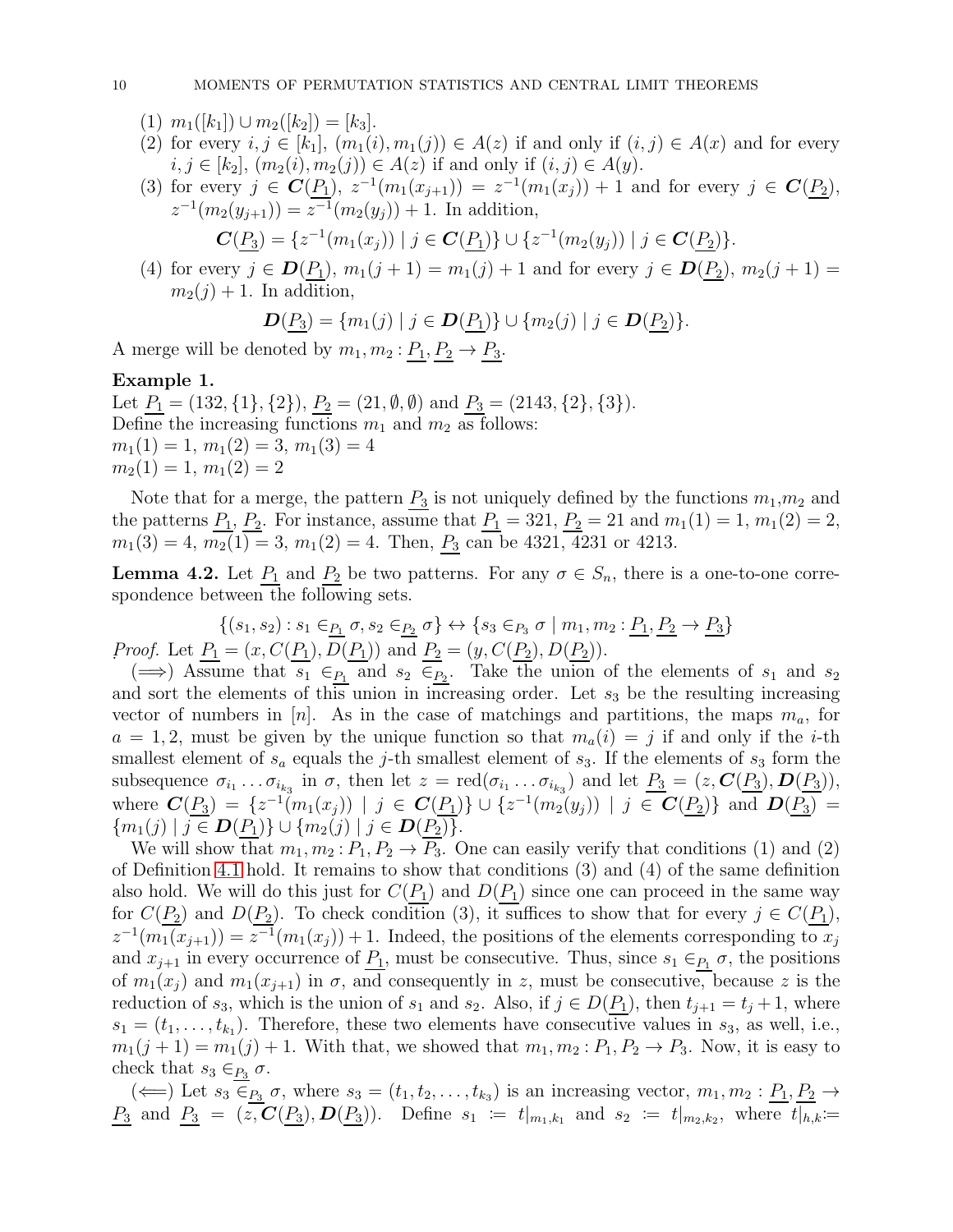$(t_{h(1)}, t_{h(2)}, \ldots, t_{h(k)})$ . We must show that  $t|_{m_1,k_1} \in P_1$   $\sigma$ . One can similarly show that  $t|_{m_2,k_2} \in P_2$ σ. Condition (2) of Definition [4.1](#page-8-1) implies that the elements of  $t|_{m_1,k_1}$  are in the same relative order in  $\sigma$  as the elements of  $P_1$ . Now, assume that  $j \in \mathbf{C}(P_1)$ . We have to show that the positions of the elements  $t_{m_1(x_j)}$  and  $t_{m_1(x_{j+1})}$  in  $\sigma$  are consecutive. Ac-cording to condition (3) of Definition [4.1,](#page-8-1)  $z(m_1(x_{j+1})) = z(m_1(x_j)) + 1$ , i.e.,  $m_1(x_j)$  and  $m_1(x_{j+1})$  have consecutive positions in z and  $z^{-1}(m_1(x_j)) \in C(\underline{P_3})$ . Therefore, these positions must be also consecutive in  $\sigma$  since  $s_3 \in_{P_3} \sigma$ . Finally, assume that  $j \in \mathbf{D}(P_1)$ .

We have to show that  $t_{m_1(j+1)} = t_{m_1(j)} + 1$ . According to condition (4) of Definition [4.1,](#page-8-1) we must have that  $m_1(j) \in \mathbf{D}(P_3)$  and  $m_1(j + 1) = m_1(j) + 1$ . Since  $s_3 \in_{P_3} \sigma$ , we have  $t_{m_1(i)} + 1 = t_{m_1(i)+1} = m_1(j+1)$ .  $t_{m_1(j)} + 1 = t_{m_1(j)+1} = m_1(j+1).$ 

Assume that f is a simple statistic associated with the pattern  $P_1$  and valuation function  $Q_1Q'_1$ , whereas g is a simple statistic associated with the pattern  $\overline{P_2}$  and valuation function  $Q_2Q'_2$ .

Assume, also, that  $m_1, m_2: \underline{P_1}, \underline{P_2} \to \underline{P_3}$  for some  $m_1, m_2$  and  $\underline{P_3}$ . If  $s_3 = (t_1, t_2, \dots, t_{k_3}) \in \underline{P_3}$ *σ* and *w*<sub>3</sub> = (*σ*<sup>-1</sup>(*t*<sub>1</sub>), *σ*<sup>-1</sup>(*t*<sub>2</sub>), . . . , *σ*<sup>-1</sup>(*t*<sub>*k*<sub>3</sub></sub>)), then let us define

$$
Q_{m_1,m_2,Q_1,Q_2}(s_3) := Q_1(t|_{m_1,k_1},n)Q_2(t|_{m_2,k_2},n).
$$

and

$$
Q'_{m_1,m_2,Q_1,Q_2}(w_3) := Q'_1(\sigma^{-1}(t|_{m_1,k_1}),n)Q'_2(\sigma^{-1}(t|_{m_2,k_2}),n).
$$

**Theorem 4.3.** Let  $\mathbb{S}^t$  be the set of all permutation statistics thought of as functions  $f$ :  $\cup_n S_n \to \mathbb{Q}$ . Then St is closed under the operations of point-wise scaling, addition and multiplication. Thus, if  $f, g \in \mathbb{S}$ t and  $a \in \mathbb{Q}$ , then there exist permutation statistics  $h_a, h_+$ and  $h_*$  so that for all permutations  $\sigma \in \mathbb{S}$ t,

$$
af(\sigma) = h_a(\sigma),
$$
  
\n
$$
f(\sigma) + g(\sigma) = h_{+}(\sigma),
$$
  
\n
$$
f(\sigma)g(\sigma) = h_{*}(\sigma).
$$

Furthermore, we have the following inequalities for the degrees:  $d(h_a) \leq d(f)$ ,  $d(h_{+}) \leq$  $\max\{d(f), d(g)\}\$ and  $d(h_*) \leq d(f) + d(g)$ .

Proof. The addition of two statistics is obviously a statistic by definition. Now, one can easily see that it suffices to show the existence of  $h_a$  and  $h_*$ , when f and g are simple statistics. If f corresponds to the pattern P and the valuation function  $Q(s, w) = Q_1(s)Q_2(w)$ , then let  $h_a$  be the simple statistic corresponding to the same pattern  $\underline{P}$  and valuation function  $Q'(s, w) = aQ_1(s)Q_2(w) = Q'_1(s)Q_2(w)$ . Clearly,  $h_a$  is a statistic. To establish the fact that the product of two simple statistics is a statistic, we need Lemma [4.2.](#page-9-0) Let  $f$  and  $g$  have associated patterns  $\underline{P_1}$ ,  $\underline{P_2}$  and valuations functions  $Q_1Q'_1$  and  $Q_2Q'_2$ , respectively. For any positive integer n, let  $\sigma \in S_n$  and consider

$$
f_{\underline{P_1},Q_1}(\sigma)g_{\underline{P_2},Q_2}(\sigma) = \sum_{s_1 \in \underline{P_1}} Q_1(s_1)Q_1'(\sigma^{-1}(s_1)) \sum_{s_2 \in \underline{P_2}\sigma} Q_2(s_2)Q_2'(\sigma^{-1}(s_2))
$$
  
\n
$$
\sum_{\underline{P_3}} \left( \sum_{s_3 \in \underline{P_3}\sigma} \left( \sum_{m_1,m_2:\underline{P_1},\underline{P_2} \to \underline{P_3}} Q_{m_1,m_2,Q_1,Q_2}(s_3)Q_{m_1,m_2,Q_1,Q_2}'(\sigma^{-1}(s_3)) \right) \right) = \sum_{\underline{P_3}} f_{\underline{P_3},\bar{Q}},
$$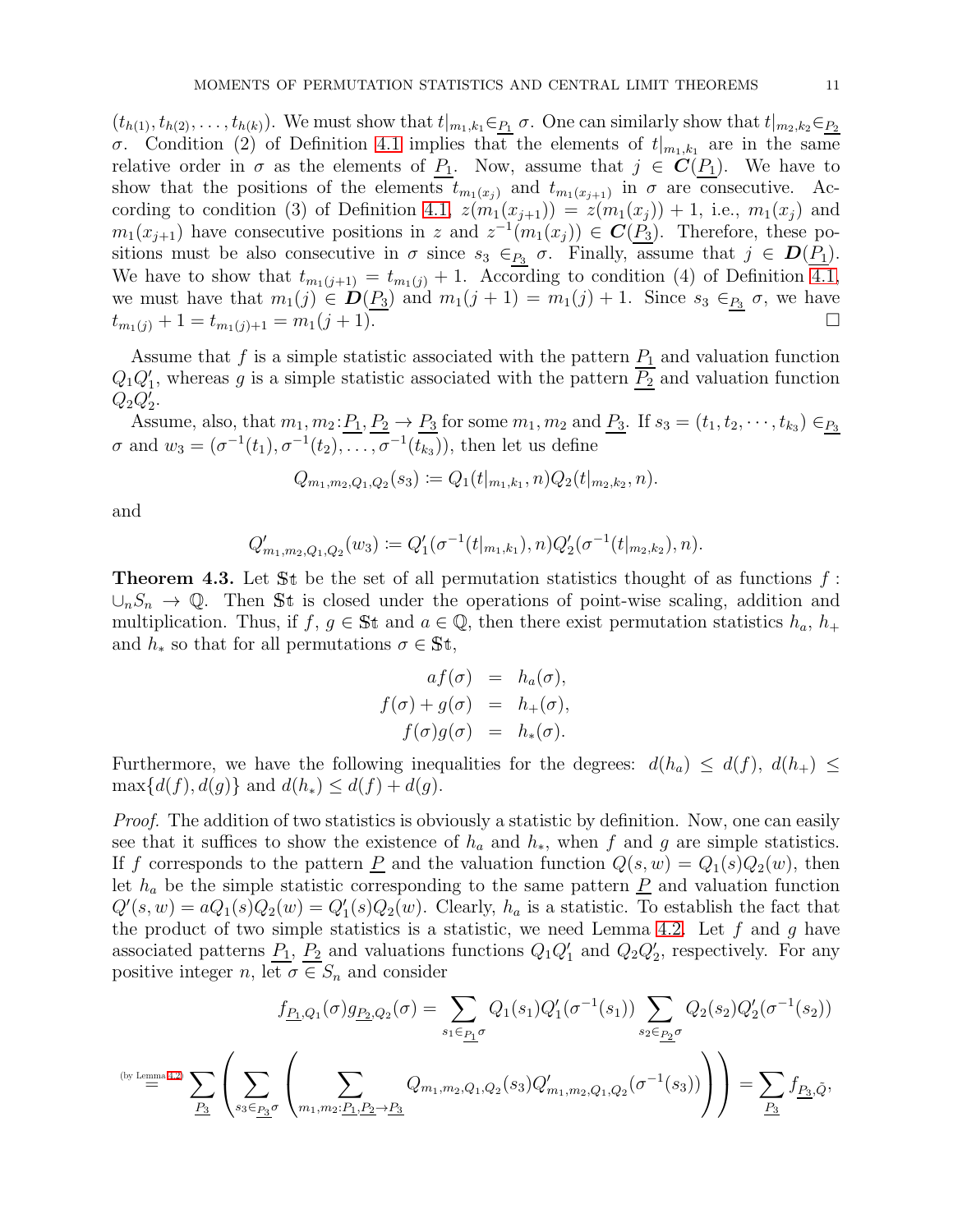where

$$
\tilde{Q}(s_3) = \sum_{m_1, m_2: P_1, P_2 \to P_3} Q_{m_1, m_2, Q_1, Q_2}(s_3) Q'_{m_1, m_2, Q_1, Q_2}(\sigma^{-1}(s_3))
$$

for the fixed  $P_1, P_2$  and  $P_3$ . We get that the product  $fg$  is a finite sum of statistics and thus, it is a statistic itself. Indeed, this sum is finite since the number of patterns  $P_3$  that one can get as a merge of  $P_1$  and  $P_2$  is finite. Note that the bounds on the degrees of the statistics  $h_a$ ,  $h_+$  and  $h_*$  follow directly from our proof and the definitions.

We will also need a generalization of Definition [4.1.](#page-8-1) Let  $P_1, P_2, \ldots, P_l$  be l patterns, where k is the length of the pattern  $\underline{P}$  and for each  $i \in [l]$ ,  $k_i$  is the length of the pattern  $P_i$ . If we have the increasing functions  $m_1 : [k_1] \to [k], m_2 : [k_2] \to [k], \ldots, m_l : [k_l] \to \overline{m}_l$  $\overline{k}$ , then a *merge* of these l patterns corresponding to the listed functions is denoted by  $m_1, m_2, \ldots, m_l: \underline{P_1}, \underline{P_2}, \ldots, \underline{P_l} \to \underline{P}$  or by the shorthand  $\mathcal{M}_l: \Pi_l \to \underline{P}$ . Similarly, for any  $\sigma \in S_n$  one can establish an analogue of Lemma [4.2.](#page-9-0) We state this result without a proof.

<span id="page-11-1"></span>**Lemma 4.4.** Assume that we have the r patterns  $(P_1, C(P_1), D(P_1)), (P_2, C(P_2), D(P_2)),$  $\ldots$ ,  $(P_r, \mathbf{C}(P_r), \mathbf{D}(P_r))$ . There is a one-to-one correspondence between the following sets.

$$
\{(s_1, s_2, \dots, s_r) \mid s_1 \in_{\underline{P_1}} \sigma, s_2 \in_{\underline{P_2}} \sigma, \dots, s_r \in_{\underline{P_r}} \sigma\}
$$
  

$$
\leftrightarrow \{s \in_{\underline{P}} \sigma \mid m_1, m_2, \dots, m_r : \underline{P_1}, \dots, \underline{P_r} \to P\}.
$$

Using this lemma, one can obtain analogously that the product of  $r$  statistics of degrees  $d_1, \ldots, d_r$  is a statistic of degree not more than  $\sum_{j=1}^r d_j$ . We use this observation to obtain the following result.

<span id="page-11-0"></span>**Theorem 4.5.** Let f be any statistic of degree m. Then, for any positive integer r, the r-th moment of  $f$  is given by

(5) 
$$
M(f^r, n) = \sum_{-I \leq i \leq J} \alpha_i (n+i)!,
$$

where I and J are constants that satisfy  $-I \geq \frac{-rm}{2}$  $\frac{rm}{2}$ ,  $J \leq mr$  and  $n \geq I$ , and the  $\alpha_i$ 's are rational constants.

*Proof.* Let  $f = \sum_{i=0}^{t} \beta_i f_{\underline{P_i}, Q_i}$ . We have

<span id="page-11-2"></span>
$$
(6) \qquad M(f^r, n) = \sum_{\sigma \in S_n} \left( \sum_{i=1}^t \beta_i f_{\underline{P_i}, Q_i}(\sigma) \right)^r = \sum_{\sigma \in S_n} \sum_{\underline{P^r}} \gamma_j \left( \sum_{\substack{s \in \underline{P^r} \\ s \equiv i}} \left( \sum_{\substack{\mathcal{M}_r: \Pi_r \to \underline{P^r} \\ \text{by Lemma 4.4}}} \prod_{i=1}^r Q_i(t \mid_{m_i, k_i}, \sigma^{-1}(t \mid_{m_i, k_i})) \right) \right)
$$
\n
$$
(by \text{ Lemma 4.4}) \sum_{\sigma \in S_n} \sum_{\underline{P^r}} \gamma_j f_{\underline{P^r}, \tilde{Q}}(\sigma) = \sum_{\underline{P^r}} \gamma_j M(f_{\underline{P^r}, \tilde{Q}}, n),
$$

for some constants  $\gamma_j \in \mathbb{Q}$ . Each of the statistics  $f_{\underline{P^r},\tilde{Q}}$  is a summation of products of r statistics, with each of them being of degree not more than m. Thus,  $f_{P^r, \tilde{Q}}$  is a statistic of degree not more than  $rm$ , for every  $\underline{P^r}$ . Therefore, by Theorem [3.2,](#page-7-2) we get

<span id="page-11-3"></span>(7) 
$$
M(f^r, n) = \sum_{-L \leq i \leq rm} \alpha_i (n+i)!
$$
  
where  $L \leq \frac{m}{2}$ .

where  $L \leq \frac{m}{2}$ 2

In order to establish Lemma [4.7,](#page-12-0) which is an important special case of Theorem [4.5,](#page-11-0) we will need the lemma below.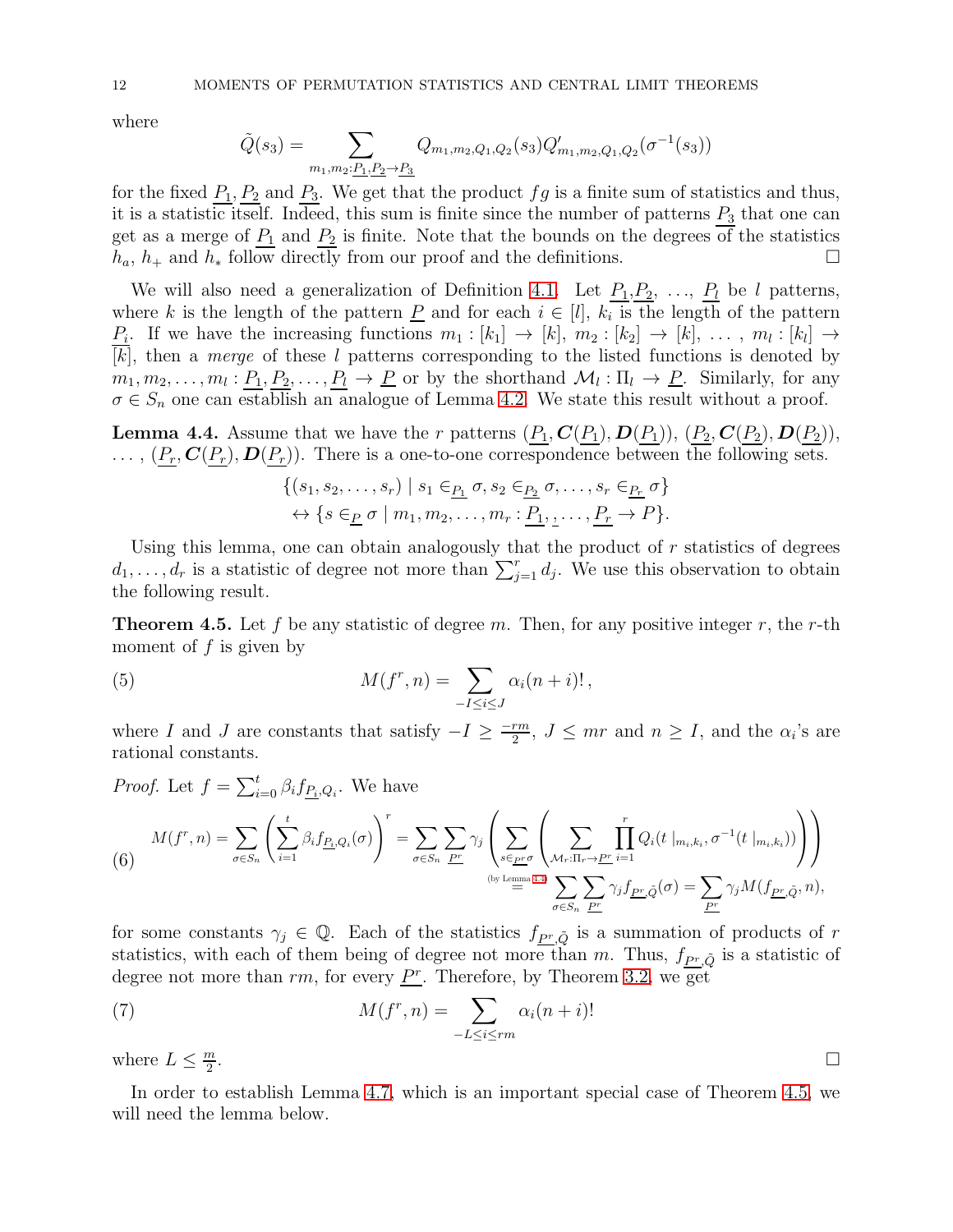<span id="page-12-1"></span>**Lemma 4.6.** Consider a merge of the vincular patterns  $P_1 = (x, C(P_1))$  and  $P_2 = (y, C(P_2))$ onto  $P_3 = (z, \mathbf{C}(P_3))$ , where x, y and z are of lengths  $k_1$ ,  $k_2$  and  $k_3$ , respectively and the values of  $|\mathbf{C}(P_1)|$ ,  $|\mathbf{C}(P_2)|$  and  $|\mathbf{C}(P_3)|$  are  $c_1$ ,  $c_2$  and  $c_3$ , respectively. Then,

$$
k_3 - c_3 \le (k_1 + k_2) - (c_1 + c_2).
$$

Proof. Part (3) of Definition [4.1](#page-8-1) allows us to write the following:

$$
k_3 - c_3 = (k_1 + k_2 - (m_1([k_1]) \cap m_2([k_2]))) - (c_1 + c_2 - (\{m_1(x_i) \mid i \in \mathbf{C}(\underline{P_1})\} \cap \{m_2(y_j) \mid j \in \mathbf{C}(\underline{P_2})\})) = (k_1 + k_2) - (c_1 + c_2) - [(m_1([k_1]) \cap m_2([k_2])) - (\{m_1(x_i) \mid i \in \mathbf{C}(\underline{P_1})\} \cap \{m_2(y_j) \mid j \in \mathbf{C}(\underline{P_2})\})].
$$

Thus, it suffices to show that

$$
(m_1([k_1]) \cap m_2([k_2])) - (\{m_1(x_i) \mid i \in \mathbf{C}(\underline{P_1})\} \cap \{m_2(y_j) \mid j \in \mathbf{C}(\underline{P_2})\}) \ge 0,
$$

but the latter is clearly true since  $C(P_1)$  and  $C(P_2)$  are subsets of [k<sub>1</sub>] and [k<sub>2</sub>], respectively.  $\Box$ 

<span id="page-12-0"></span>**Theorem 4.7.** If P is a vincular pattern of length k, such that  $|C(P)|=c$ , then

(8) 
$$
M(\text{cnt}_{\underline{P}}^r, n) = \sum_{0 \le i \le r(k-c)} \alpha_i (n+i)!,
$$

for  $n \geq rk$ .

Proof. One can easily prove the following equality (Lemma [5.1,](#page-13-1) proved in the next section, gives a generalisation):

<span id="page-12-3"></span><span id="page-12-2"></span>
$$
M(\text{cnt}_{\underline{P}}, n) = \frac{\binom{n-c}{k-c}}{k!}n!.
$$

Since  $\binom{n-c}{k-c}$  $_{k-c}^{n-c}$ ) is a polynomial in n of degree  $k - c$ , the statement of the lemma holds, when  $r = 1$ . For bigger values of r, we can look at Equation [\(6\)](#page-11-2) and plug in  $t = 1$ ,  $\beta_1 = 1$  and  $Q = 1$  for all valuation functions  $Q$ , as well as  $P_1 = P_2 = \dots P_r = P$ . We will get that

(9) 
$$
M(\text{cnt}_{\underline{P}}^r, n) = \sum_{\underline{P^r}} \delta_j M(\text{cnt}_{\underline{P^r}}, n),
$$

where the summation is over all possible merges  $\underline{P^r}$  of r copies of  $\underline{P}$  and where  $\delta_j$  are some rational constants. Using Lemma [4.6,](#page-12-1) we can see that each of the patterns  $P^r = (z, \mathbf{C}(P^r))$  is a vincular pattern with  $|z| - |C(P^r)| \le r(k-c)$ . Therefore, each of the aggregates  $M(\text{cnt}_{P^r}, n)$ can be written in the form, as in the right side of Equation [\(8\)](#page-12-2). After we substitute these forms in the right side of Equation [\(9\)](#page-12-3) and regroup, we see that the claim holds.  $\square$ 

Theorem [4.5](#page-11-0) and Theorem [4.7](#page-12-0) generalize a result of Zeilberger [\[53,](#page-26-0) Main formula]. What he proved is that for any classical pattern  $\underline{P}$  of length  $k$ ,  $\mathbb{E}(\text{cnt}_{\underline{P}}^{r})$  is a polynomial of degree rk. In the same article, he used this observation to get the polynomials for the second and the third moments of the statistic cnt<sub>P</sub>, for various classical patterns  $\underline{P}$ . To do that, he implemented a computer program that fits the actual values of this statistic for  $0, 1, \ldots, rk$ to a polynomial of degree  $rk$ . Below, we give explicit expressions for the second moment of some of the statistics introduced in Section [2.](#page-2-0) We use the same approach by fitting small values of these statistics to the right side of Theorem [4.5](#page-11-0) or Theorem [4.7,](#page-12-0) in order to find the coefficients  $\alpha_i$ .

### Examples (formulas for aggregates of higher moments):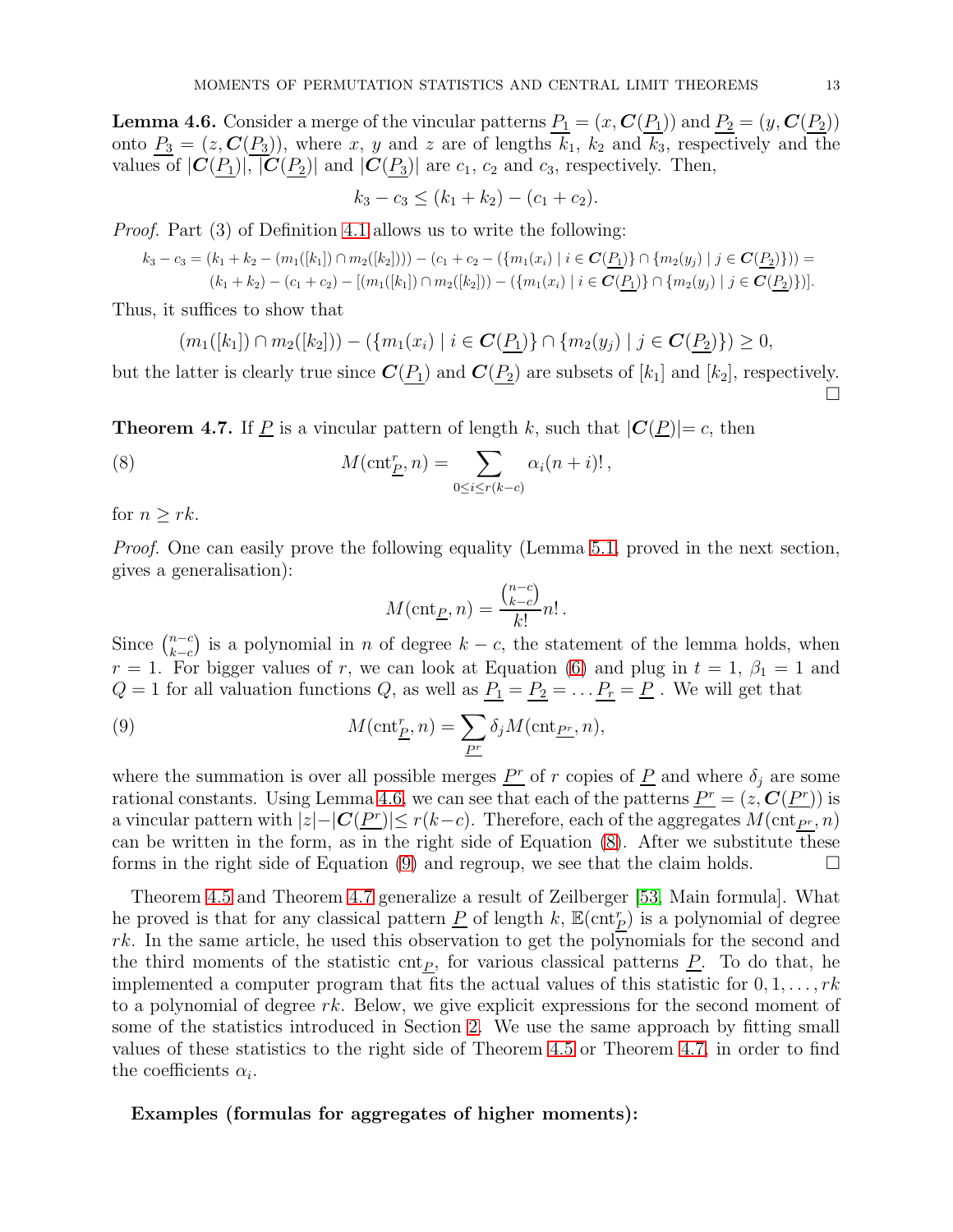1. Second moment of the double ascents.

$$
M(\text{cnt}_{\underline{123}}^2, n) = -\frac{1}{12}n! - \frac{1}{15}(n+1)! + \frac{1}{36}(n+2)!.
$$

2. Second moment of  $\text{cnt}_{123}$ . 312

$$
M(\text{cnt}_{123}^{2}, n) = \frac{1}{2}n! - \frac{9}{28}(n+1)! + \frac{29}{672}(n+2)! + \frac{11}{10080}(n+3)! - \frac{1}{45360}(n+4)!.
$$

Several important simple statistics have unit valuation function associated to them, i.e.,  $Q(s, w) = 1$ . For these cases, we give the following important corollary from Theorem [4.5,](#page-11-0) which is an analogue of [\[40,](#page-25-2) Proposition 3.5] and will be substantially used in the next two sections.

<span id="page-13-2"></span>Corollary 4.8. Let P be a pattern of length k with  $|C(P)|=c, |D(P)|=d$  and unit valuation function. Then,

(10) 
$$
M(\text{cnt}_{\underline{P}}^r, n) = \sum_{\tilde{k}, \tilde{c}, \tilde{d}} w_{\tilde{k}, \tilde{c}, \tilde{d}}^{(r)} \binom{n - \tilde{c}}{\tilde{k} - \tilde{c}} \binom{n - \tilde{d}}{\tilde{k} - \tilde{d}} (n - k)!,
$$

where  $w_{\tilde{h}, \tilde{g}}^{(r)}$  $\tilde{k}, \tilde{\varepsilon}, \tilde{d}$  is the number of ways to merge r copies of  $\underline{P}$  and get a pattern  $\underline{P^r}$  of length  $\tilde{k}$ , with  $|C(\underline{P^r})| = \tilde{c}$ ,  $|D(\underline{P^r})| = \tilde{d}$  and where  $k \leq \tilde{k} \leq rk$ ,  $c \leq \tilde{c} \leq rc$  and  $d \leq \tilde{d} \leq rd$ .

*Proof.* Take Equation [\(6\)](#page-11-2) in the proof of Theorem [4.5](#page-11-0) and plug in  $t = 1$ ,  $\beta_1 = 1$ ,  $Q = 1$  for all valuation functions Q and  $\underline{P_1} = \underline{P_2} = \dots \underline{P_r} = \underline{P}$ . Then,  $M(\text{cnt}_{\underline{P}}, n) = \sum_{\underline{P^r}} \gamma_j M(f_{\underline{P^r}, \tilde{Q}}, n) = \sum_{\underline{P^r}} \gamma_j M(\text{cnt}_{\underline{P^r}}, n)$ , for some rational constants  $\gamma'_j$ . In addition, use Lemma [5.1](#page-13-1) to get that

$$
M(\text{cnt}_{\underline{P}}, n) = \frac{{n-\tilde{c} \choose \tilde{k}-\tilde{d}} {n-\tilde{d} \choose \tilde{k}-\tilde{d}}}{n(\tilde{k})} n! = \binom{n-\tilde{c}}{\tilde{k}-\tilde{c}} \binom{n-\tilde{d}}{\tilde{k}-\tilde{d}} (n-\tilde{k})! \,,
$$

<span id="page-13-0"></span>for every pattern  $\underline{P}$  of length  $\tilde{k}$ , with  $|C(\underline{P})| = \tilde{c}$  and  $|D(\underline{P})| = \tilde{d}$ .

## 5. Descents and minimal descents. Explicit formulas for the higher MOMENTS.

The results from the previous section can be used to obtain an explicit formula for the r-th moment of some permutation statistics. In this section, we illustrate how this can be done for the descents and the minimal descents statistics. We will use the following simple lemma.

<span id="page-13-1"></span>**Lemma 5.1.** For any bivincular pattern P of length k, such that  $|C(P)|=c$  and  $|D(P)|=d$ ,

$$
\mathbb{E}(\text{cnt}_{\underline{P}}, n) = \frac{\binom{n-c}{k-c}\binom{n-d}{k-d}}{n_{(k)}}
$$

.

*Proof.* Let I be the set of possible positions for an occurrence of  $\underline{P}$  in a permutation of length n. Similarly, let J be the set of possible values of the numbers in such an occurrence. By linearity of expectation, we have that

$$
\mathbb{E}(\text{cnt}_{\underline{P}}, n) = \sum_{i \in I, j \in J} X_{i,j},
$$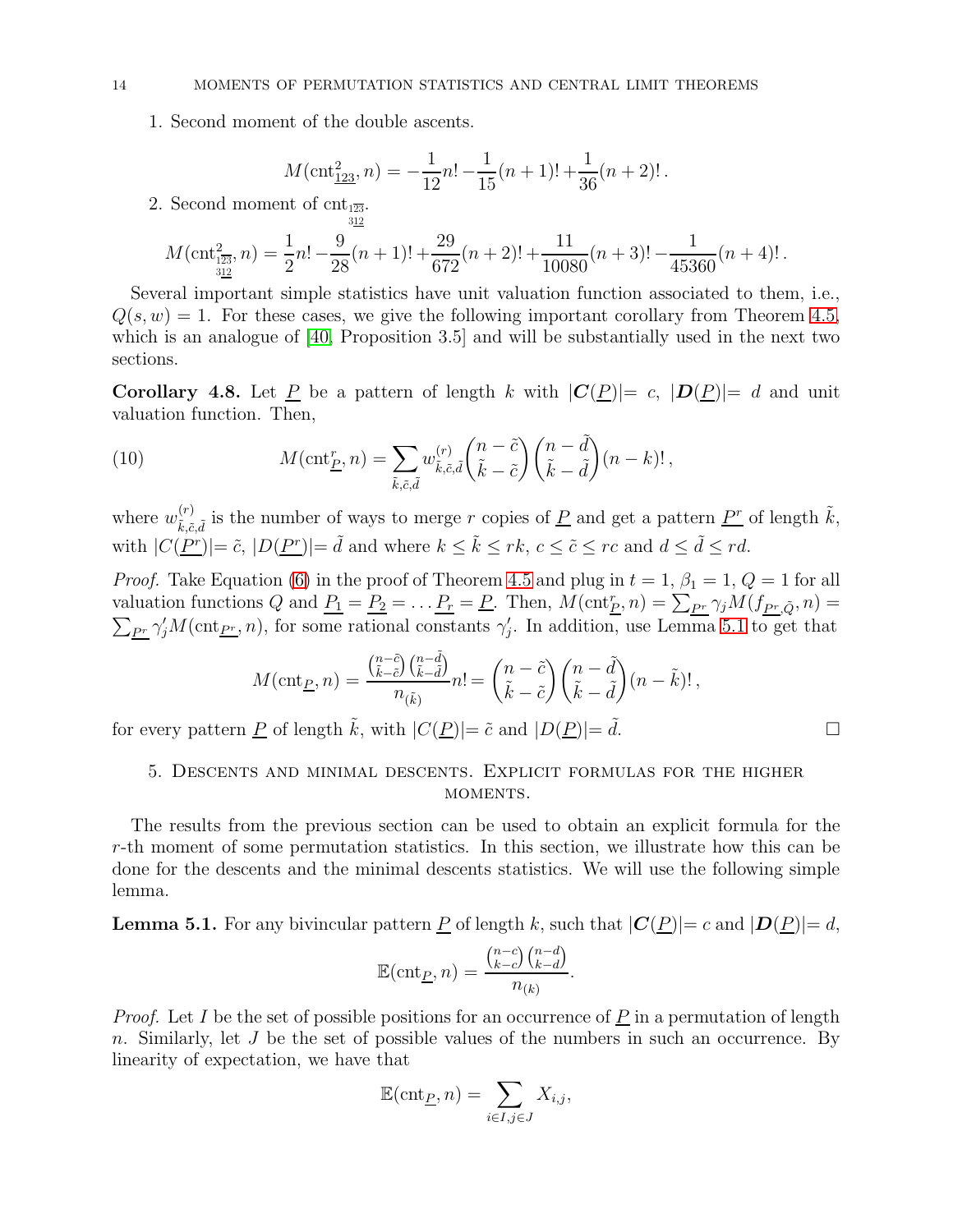where the random variable  $X_{i,j} := 1$ , if the set of possible values with index j are at the set of possible positions with index  $i$ , and these values are in the relative order determined by the permutation P. Otherwise,  $X_{i,j} := 0$ . Note that when we choose a permutation of length *n* at random,  $\mathbb{E}(X_{i,j}) = \frac{1}{n_{(k)}}$ . Also, note that  $|I| = \binom{n-c}{k-c}$  $_{k-c}^{n-c}$  and  $|J| = \binom{n-d}{k-d}$  $\binom{n-d}{k-d}$  $\Box$ 

Consider the statistic des =  $\text{cnt}_{21}$ . It is well known that the number of permutations of length n having k descents is given by the Eulerian numbers and the corresponding distribution is called *Eulerian distribution*. A comprehensive source dedicated to Eulerian numbers is the book [\[46\]](#page-25-23). Its preface and the notes at the end of Chapter 1 provide a good historical overview. A recent article by Hwang et al. gives a complicated recurrence relation as a way to calculate the higher moments of the Eulerian distribution and a family of other distributions with generating functions satisfying a similar relation (see [\[33,](#page-25-24) Section 2.2]). Below, we give a direct summation formula for the r-th moment of the Eulerian distribution.

<span id="page-14-0"></span>**Theorem 5.2.** Consider a random permutation of length n and  $r \ge 1$ . Then,

$$
\mathbb{E}(\text{des}^r) = \sum_{m=2}^{\min(n,2r)} \sum_{u=1}^{\lfloor \frac{m}{2} \rfloor} \left( \sum_{w=0}^{m-u} (-1)^w \binom{m-u}{w} (m-u-w)^r \right) \left( \sum_{\substack{q_1+\dots+q_u=m\\q_i \ge 2}} \binom{m}{q_1,\dots,q_u} \right) \frac{\binom{n-(m-u)}{u}}{m!}.
$$

*Proof.* Use Corollary [4.8](#page-13-2) and note that for  $\underline{P} = 21$ ,  $d = 0$  and  $c = 1$ . Let us find the numbers  $w_{\tilde{k},\tilde{s}}^{(r)}$  $\frac{(r)}{\tilde{k}, \tilde{c}}$  for the pattern 21. We will need to sum over all possible merges  $\underline{P^r}$  depending on their length  $\tilde{k}$  and the value  $\tilde{c}$  of  $|C(\underline{P^r})|$ . Instead of  $\tilde{k}$ , we will write m. Any of the patterns  $\underline{P^r}$  can have between  $m = 2$  and  $m = 2r$  letters. For a fixed m, any such pattern can be comprised of u segments of consecutive letters, where  $1 \le u \le \lceil \frac{m}{2} \rceil$ . For example,  $q = 4361752$  has length  $m = 7$  and is comprised of three segments of consecutive letters, namely 43, 61 and 752. Note that getting a pattern  $\underline{P}$  with u segments requires merging at least  $m - u$  copies of the pattern 21 since a segment of length h requires merging at least  $h-1$  copies of 21. For instance, the segment 752 in the pattern q above can be obtained after merging multiple copies of 21, corresponding either to 75 or to 52 and at least one copy corresponding to each of them. In general, for a merge with  $u$  segments, each of the  $r$ copies of the descent pattern 21 must correspond to one out of  $m - u$  pairs of consecutive elements and we must have at least one copy for each of these pairs. The inclusion-exclusion principle gives us  $\sum_{n=1}^{\infty}$  $\sum_{w=0}^{\infty} (-1)^w \binom{m-u}{w} (m-u-w)^r$  ways to achieve that. In addition, every segment must be a decreasing sequence of elements. If the lengths of the segments in the pattern  $\underline{P^r}$  are denoted by  $q_1, \ldots, q_u$ , then we must have  $q_1 + \cdots + q_u = m$  and  $q_i \geq 2$  for each  $1 \leq i \leq u$ . Thus, for every such composition of m, we can choose the numbers in each of the segments in  $\binom{m}{q_1,\dots,q_u}$  ways. Finally, for every pattern  $\underline{P^r}$  with u segments,  $|\mathcal{C}(\underline{P^r})|$  $m-u$ . Therefore  $w_{\tilde{k},\tilde{c}}^{(r)}$  $k_{\tilde{k},\tilde{c}}^{(r)} = w_{m,m-u}^{(r)} =$  $\sum_{u=1}^{\lfloor \frac{m}{2} \rfloor} \left( \sum_{w=0}^{m-u} (-1)^w \binom{m-u}{w} (m-u-w)^r \right)_{q_1 + \dots + q_n}$  $q_1 + \cdots + q_u = m$  $q_i\geq 2$  ${m \choose q_1,...,q_u}$ 

and  $M(\text{cnt}_{\underline{Pr}}, n) = \frac{\binom{n-(m-u)}{u}}{m!}$  $\frac{u}{m!}$ , by Lemma [5.1.](#page-13-1) Our goal is to find  $E(\text{des}^r)$ , so we are dividing both sides by n! to obtain the desired formula.

Similarly, we can obtain the moments of the minimal descents statistic cnt  $\frac{1}{12}$ , i.e., a descent, such that the two numbers in it are consecutive. In the literature, this statistic is also known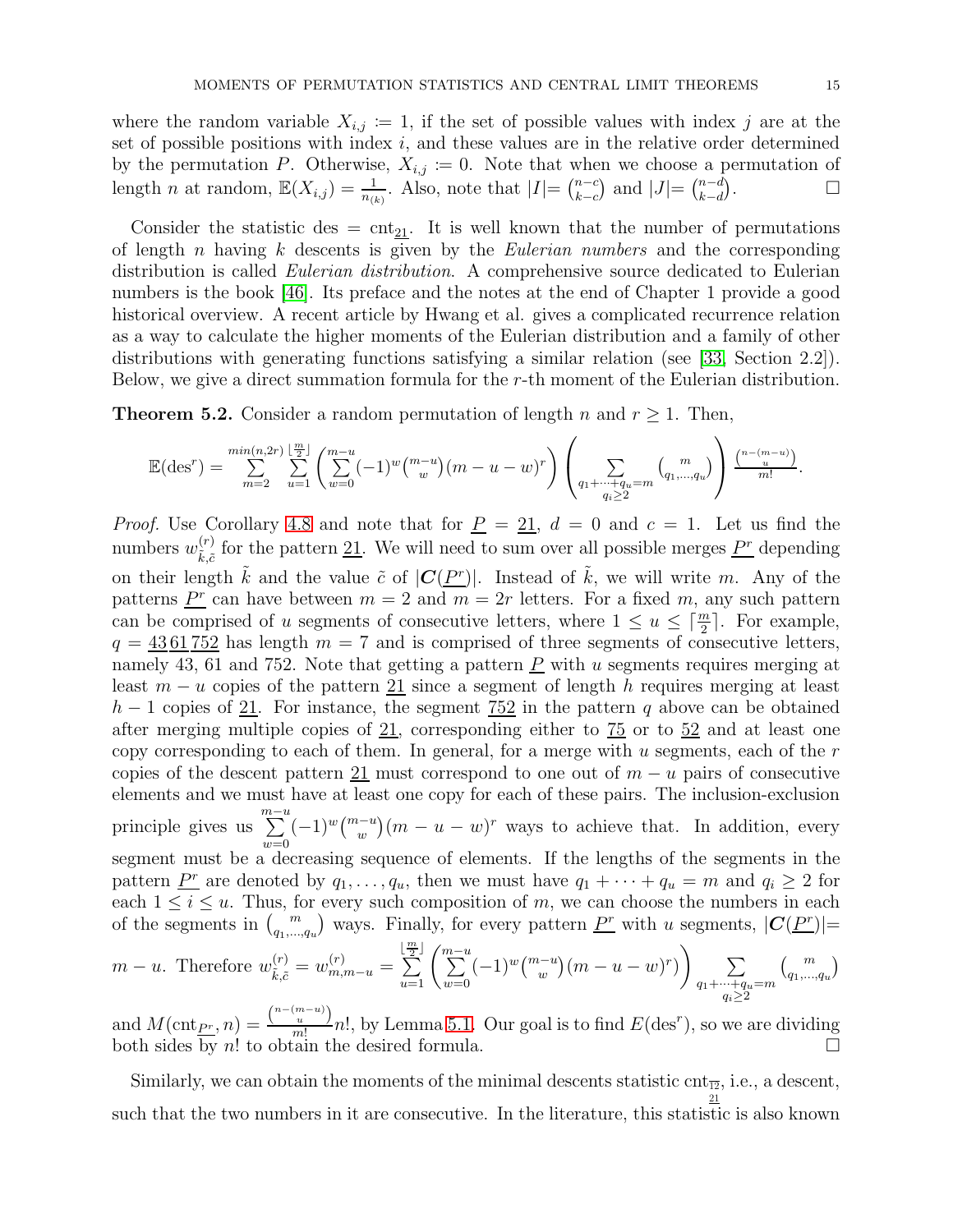as adjacency and we will denote it by adj. The following Theorem will be used in Section [6.3.](#page-20-0)

<span id="page-15-1"></span>**Theorem 5.3.** Consider a random permutation of length n and  $r \geq 1$ . Then,

$$
\mathbb{E}(\text{adj}^r) = \sum_{m=2}^{\min(n,2r)} \sum_{u=1}^{\lfloor \frac{m}{2} \rfloor} \left( \left( \sum_{w=0}^{m-u} (-1)^w \binom{m-u}{w} (m-u-w)^r \right) \binom{m-u-1}{u-u} u! \frac{\binom{n-(m-u)}{u}}{\binom{n}{m-u}} \right).
$$

Proof. Proceed as in the proof of the previous Theorem [5.2.](#page-14-0) One difference is that now, for a pattern  $P^r$  of length m with u segments, the values of the numbers in each segment must be consecutive. Thus, instead of  $q_1 + \cdots + q_u = m$ <br> $q_i \ge 2$  $\binom{m}{q_1,\dots,q_u}$  possible ways to determine the

numbers in a pattern with  $u$  segments, we have just  $u!$  such segments for every solution of  $q_1 + \cdots + q_u = m$ , where  $q_i \geq 2$ . By using the stars and bars model, one can see that the number of these solutions is exactly  $\binom{m-u-1}{u-1}$ . In addition, one can see that  $|C(\underline{P^r})|$ =  $|\mathbf{D}(\underline{P^r})| = m - u$ , for every pattern  $\underline{P^r}$  with u segments and therefore by Lemma [5.1,](#page-13-1) we get  $M(\text{cnt}_{P^{r}}, n) = \frac{\binom{n-(m-u)}{u}^2}{n}$  $n_{(m)}$ .

#### 6. CENTRAL LIMIT THEOREMS FOR  $\text{cnt}_P$ .

<span id="page-15-2"></span>The normal distribution is frequently appearing in the context of combinatorial enumeration [\[10,](#page-24-16) Chapter 3]. A major reason is, of course, the central limit theorem, which gives us that under rather general circumstances, when independent random variables are added, their properly normalized sum converges in distribution to the normal distribution. Formally, a random variable  $X$  is *normally distributed* when

$$
\mathbb{P}(X \le x) = \frac{1}{\sqrt{2\pi}} \int_{-\infty}^{x} e^{-t^2/2} dt.
$$

In this section, we will reprove some limiting laws for the random variable  $\text{cnt}_P$ , which counts the number of occurrences of the pattern  $\underline{P}$  in a given permutation.

<span id="page-15-0"></span>6.1. Classical Patterns. Recall that if  $C(\underline{P})$  and  $D(\underline{P})$  are empty, then  $\underline{P}$  is a classical pattern. The limiting normality of  $\text{cnt}_P$ , when  $\underline{P}$  is a classical pattern was first established by Bóna [\[8\]](#page-24-5). He uses the method of *dependency graphs* and the *Janson dependency criterion*. This method is used when we have a set of partially dependent random variables, for every value of  $n$ , and we want to prove that the sum of these variables has a certain asymptotic distribution. To obtain a dependency graph for a set of random variables, we take a vertex for each variable and connect the dependent random variables by edges. We can construct a dependency graph for each value of  $n$ . The idea of the method is that if the degrees of the vertices in the obtained sequence of dependency graphs do not grow too fast, then the corresponding variables behave as if independent and their sum is asymptotically normal [\[28\]](#page-25-25). Janson's criterion gives one sufficient condition for this asymptotic normality, quantifying that the degrees do not grow too quickly. A main fact that Bóna uses when checking the criterion is a lower bound on the variance of  $\text{cnt}_P$ . In this subsection, we reprove this result by using Corollary [4.8](#page-13-2) and Lemma [6.2](#page-16-0) given below, which was established by Burstein and Hästö [\[13\]](#page-24-8). This gives a new proof that  $\text{cnt}_P$  has asymptotically normal distribution. We also provide a new interpretation of Lemma [6.2.](#page-16-0)

Let  $A_{\sigma}(r)$  denotes the set of possible merges of two copies of the pattern  $\sigma$ , which is of length k, and where the resulting pattern is of length r. Formally,  $A_{\sigma}(r)$  can be defined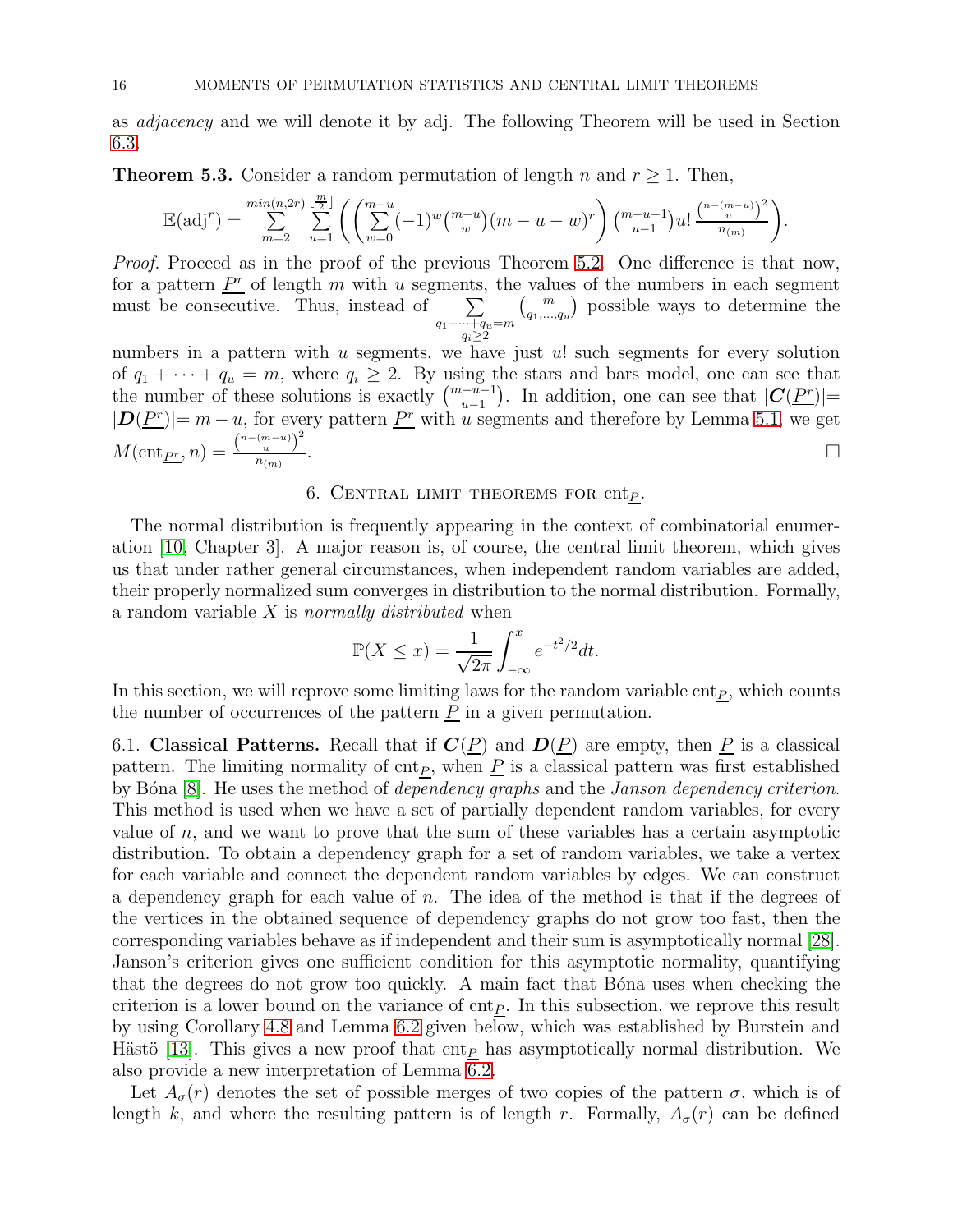| G | 4 |  | 3 |
|---|---|--|---|
| 5 |   |  | 3 |
|   | 4 |  | 3 |

FIGURE 1. Merge of two copies of the pattern 312.

as the set of triples  $(\pi, m_1, m_2)$ , such that  $m_1, m_2 : \underline{\sigma}, \underline{\sigma} \to \underline{\pi}$  and  $\pi \in S_r$ . However, it will be more convenient for us to look at the subsequences of  $\pi$  formed by the images of the functions  $m_1$  and  $m_2$ , i.e., we will use the following equivalent definition.

**Definition 6.1.** For  $\sigma \in S_k$ , let

 $A_{\sigma}(r) \coloneqq \{(\underline{\pi}, x, y) \mid \pi \in S_r, x, y \in \text{subs}(\pi), \text{ red}(x) = \sigma, \text{ red}(y) = \sigma, |x \cap y| = 2r - k\},\$ 

where subs( $\pi$ ) denotes the set of the subsequences of the permutation  $\pi$ .

For instance, if  $\sigma$  is the classical pattern 312, then  $A_{312}(5)$  contains (54213, 523, 413), since  $red(523) = 312$ ,  $red(413) = 312$  and these two subsequences have exactly one common element (see Figure 1). Let  $a_{\sigma}(r) \coloneqq |A_{\sigma}(r)|$ .

<span id="page-16-0"></span>**Lemma 6.2** (Burstein and Hästö, [\[13,](#page-24-8) Lemma 4.3]). For any classical pattern  $\sigma = \sigma_1 \cdots \sigma_k$ ,

(11) 
$$
a_{\sigma}(2k-1) > \binom{2k-1}{k}^2.
$$

**Example 2.**  $k = 2$  and  $\sigma = 21$ . Then,  $\binom{2k-1}{k}$  $\left(k_k^{(-1)}\right)^2 = 9$  and  $a_\sigma(2k-1) = a_{21}(3) = 10$ , since  $A_{21}(3)$  consists of the 10 triples  $(\pi, x, y)$  given below:

 $\pi = 321: (321, 32, 31), (321, 31, 32), (321, 32, 21), (321, 21, 32), (321, 31, 21), (321, 21, 31).$  $\pi = 312: (312, 31, 32), (312, 32, 31).$ 

 $\pi = 231: (231, 21, 31), (231, 31, 21).$ 

Now, we are ready to prove the bound for the variance of  $\text{cnt}_P$  used by Bona.

<span id="page-16-2"></span>**Theorem 6.3.** Let  $X_n := \text{cnt}_\sigma$  be the number of occurrences of a classical pattern  $\sigma =$  $\sigma_1 \cdots \sigma_k$  in a random permutation of length n. Then, there exists  $c > 0$ , such that for all n,

<span id="page-16-1"></span>
$$
\text{Var}(X_n) \ge cn^{2k-1}.
$$

*Proof.* Since  $\sigma$  is a classical pattern, Lemma [5.1](#page-13-1) gives us that  $\mathbb{E}(X_n) = \frac{\binom{n}{k}}{k!}$  $\frac{k}{k!}$ . Using this fact and Corollary [4.8,](#page-13-2) we obtain

$$
\text{Var}(X_n) = \mathbb{E}(X_n^2) - \mathbb{E}^2(X_n) = \left[a_\sigma(2k)\frac{\binom{n}{2k}}{(2k)!} + a_\sigma(2k-1)\frac{\binom{n}{2k-1}}{(2k-1)!} + \mathcal{O}(n^{2k-2})\right] - \frac{\binom{n}{k}^2}{(k!)^2}.
$$

We know that  $\binom{n}{k}$  $\binom{n}{k} = \frac{(n)_k}{k!}$  $\frac{n_{k}}{k!}$  and that  $(n)_{k} = \sum_{k=0}^{k}$ k  $i=0$  $s(k,i)n^i$ , where  $s(k,i)$  are the *Stirling numbers* of the first kind. We have  $s(k, i) = (-1)^{k-i} \begin{bmatrix} k \\ i \end{bmatrix}$  $\binom{k}{i}$ , where  $\binom{k}{i}$  $\binom{k}{i}$  is the number of permutations in  $S_k$  with i disjoint cycles. In particular,  $\begin{bmatrix} k \\ k \end{bmatrix}$  $\begin{pmatrix} k \\ k-1 \end{pmatrix} = \begin{pmatrix} k \\ 2 \end{pmatrix}$  $_{2}^{k}$ ). Therefore,

$$
\operatorname{Var}(X_n) = \left[a_\sigma(2k)\frac{n^{2k} - \binom{2k}{2}n^{2k-1}}{\left((2k)!\right)^2} + a_\sigma(2k-1)\frac{n^{2k-1}}{\left((2k-1)!\right)^2}\right] - \frac{n^{2k-2}\binom{k}{2}n^{2k-1}}{(k!)^4} + \mathcal{O}(n^{2k-2}).
$$

It is easy to see that  $a_{\sigma}(2k) = \binom{2k}{k}$  $\left(\frac{2k}{k}\right)^2$  since a merge of length  $2k$  of two copies of  $\underline{\sigma}$  is uniquely determined by the set of k positions among  $[2k]$ , where the first copy will be placed and the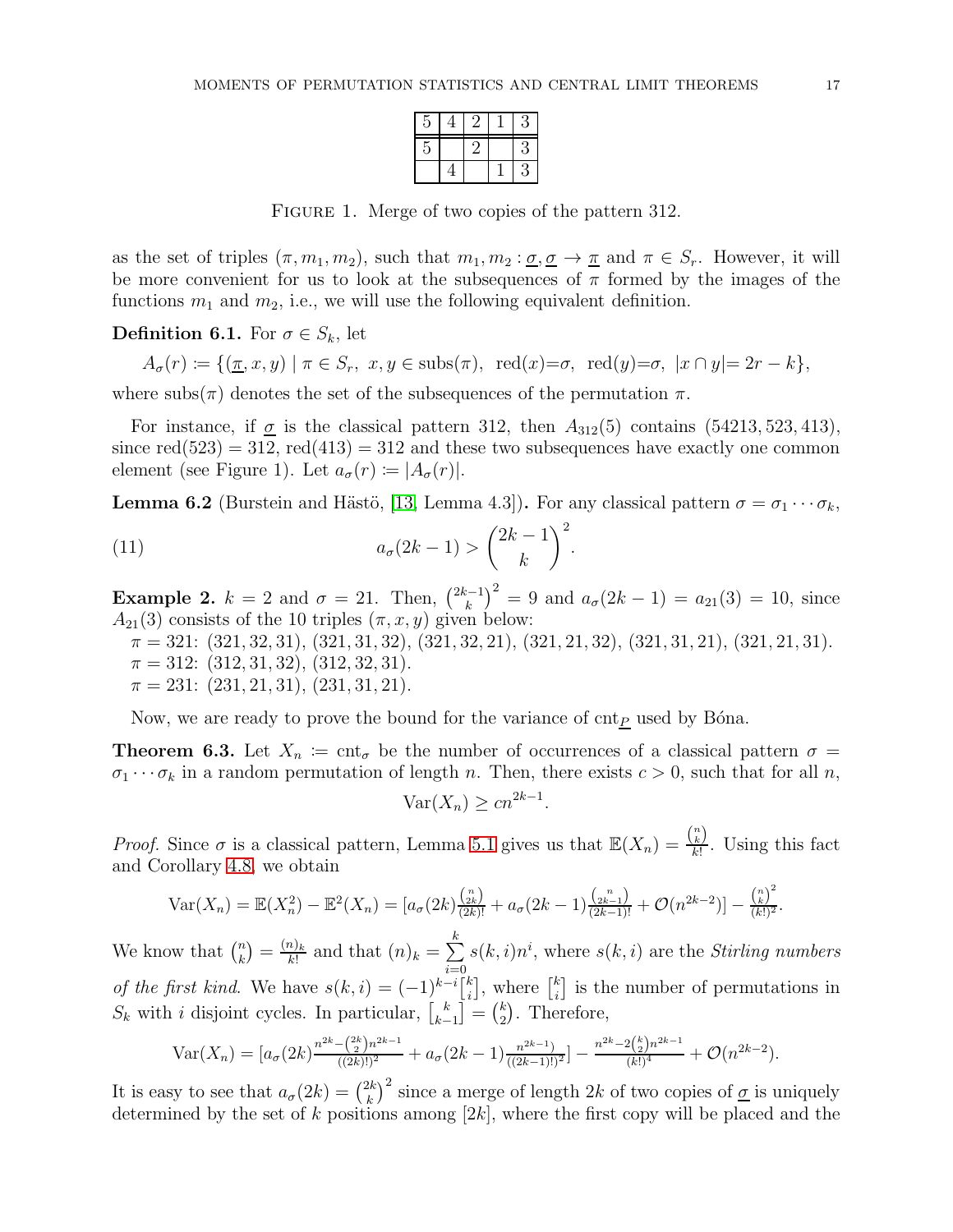set of k values among  $[2k]$  at these positions. The values and the positions for the letters of the second copy are those remaining. Then, one can see that the coefficient of  $\text{Var}(X_n)$  in front of  $n^{2k}$  is 0 and the coefficient in front of  $n^{2k-1}$  is

$$
\frac{-{\binom{2k}{k}}^2 {\binom{2k}{2}}}{((2k)!)^2} + \frac{a_\sigma(2k-1)}{((2k-1)!)^2} + \frac{2{\binom{k}{2}}}{(k!)^4}.
$$

Simplify the last expression to get that this coefficient is positive, only if

$$
a_{\sigma}(2k-1) > \binom{2k-1}{k}^2,
$$

which follows from Lemma [6.2.](#page-16-0)

It is interesting to note that Burstein and Hästö obtained the same bound for the variance of  $X_n$  in [\[13\]](#page-24-8), but they did not state that it implies the central limit theorem for cnt<sub>P</sub>. At the same time, in [\[8\]](#page-24-5), Bóna proved the bound independently and did not cite the work of Burstein and Hästö.

The proof of Lemma [6.2,](#page-16-0) found in [\[13\]](#page-24-8), is algebraic. As a first step, this proof shows that  $a_{\sigma}(2k-1)$  is the trace of a product of two symmetric matrices, for which we know that they have only positive eigenvalues. In addition, one of the eigenvalues of the product matrix turns out to be  $\binom{2k-1}{k}$  $(k_k^{-1})^2$ . The result follows, since the trace of a matrix equals the sum of its eigenvalues. Next, we give an interpretation of Lemma [6.2,](#page-16-0) which may be useful to obtain a combinatorial proof for it.

Let

$$
A_{\sigma,\sigma'}(r) \coloneqq \{ (\pi, x, y) \mid \pi \in S_r, \ x, y \in \text{subs}(\pi), \ \text{red}(x) = \sigma, \ \text{red}(y) = \sigma', \ |x \cap y| = 2r - k \},
$$

be the set of merges of length r for the permutations  $\sigma \in S_k$  and  $\sigma' \in S_k$ , corresponding to the patterns  $\underline{\sigma}$  and  $\underline{\sigma}'$ , respectively. Let  $a_{\sigma,\sigma'}(r) = |A_{\sigma,\sigma'}(r)|$ .

<span id="page-17-0"></span>Theorem 6.4. Lemma [6.2](#page-16-0) is equivalent to

(12) 
$$
a_{\sigma}(2k-1) > \mathbb{E}(a_{\sigma,\sigma'}(2k-1)),
$$

where  $\sigma \in S_k$  is a fixed classical pattern and  $\sigma' \in S_k$  is chosen uniformly at random.

*Proof.* First, note that  $\binom{2k-1}{k}$  $\binom{n-1}{k}^2$ , which is the right-hand side of Equation [\(11\)](#page-16-1) in Lemma [6.2,](#page-16-0) can be written as  $\frac{\binom{2k-1}{k}}{k}$  $\frac{k}{k}$   $\binom{2k-1}{k}$  $\binom{k-1}{k}k$ . Then, observe that  $\binom{2k-1}{k}$  $(k+1)k$  is the number of ways to choose the k positions from  $[2k-1]$  for the numbers of the subsequence x (that is order isomorphic to  $\sigma$ ), as well as the position of the common element c for x and the subsequence y (that is order-isomorphic to  $\sigma'$ ). For each of these choices, we can select the values of the numbers of x at the already selected positions in  $\binom{2k-1}{k}$  $(k<sub>k</sub>)$  ways. Once this choice is made, the values of x, y and c are uniquely determined. Suppose that c has to be at position p in y. Since  $\sigma'$  is chosen uniformly at random, we have probability  $\frac{1}{k}$  for the element c to be at position p in y. This gives  $\frac{\binom{2k-1}{k}}{k}$  $\frac{k}{k}$  for the expected number of merges when we know the positions of the elements of  $x$  and the position of  $c$ . Therefore,

$$
\mathbb{E}(a_{\sigma,\sigma'}(2k-1)) = \frac{\binom{2k-1}{k}}{k} \binom{2k-1}{k} k = \binom{2k-1}{k}^2.
$$

 $\Box$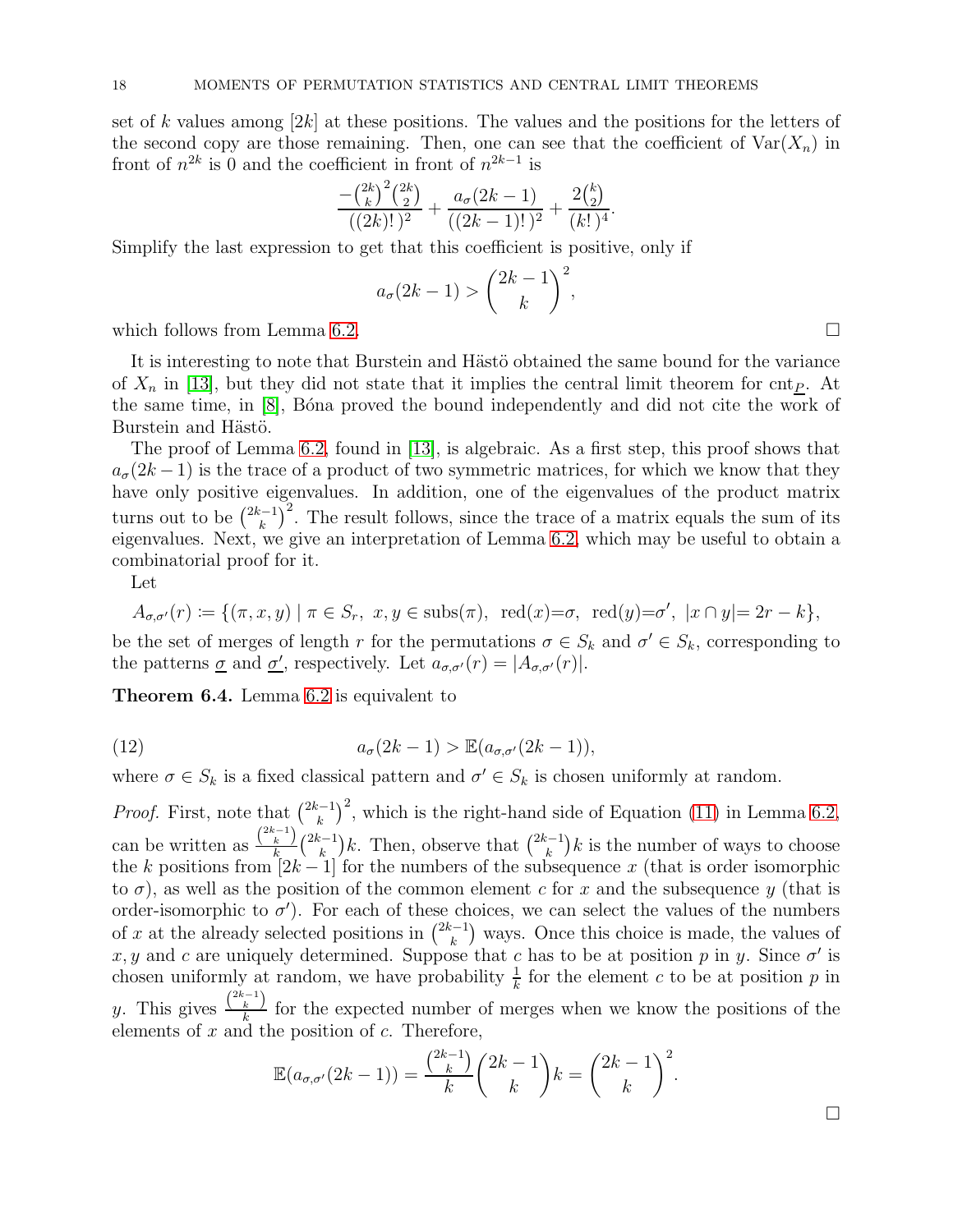Interestingly, if  $\sigma$  is fixed,  $a_{\sigma,\sigma'}(k, 2k-1)$  does not necessarily reach its maximum when  $\sigma' = \sigma$ . For instance,  $a_{1324,1234}(4,7) > a_{1324,1324}(4,7)$ . However, since we know that Lemma [6.2](#page-16-0) holds, Theorem [6.4](#page-17-0) gives us that when  $\sigma' = \sigma$ , we always get a value greater than the expectation over  $\sigma'$ .

<span id="page-18-0"></span>6.2. Vincular Patterns. Recall that if  $D(P)$  is empty, then P is a vincular pattern and to denote it, we write P with the positions i and  $i + 1$  of P underlined, for every  $i \in \mathbb{C}(P)$ . The blocks of a vincular pattern are the groups of numbers at consecutive positions at the pattern, such that their corresponding numbers in an occurrence must be at consecutive positions, as well. For example, if  $\underline{P} = (135246, \{1, 2, 5\}, \emptyset) = \underline{135246}$ , then  $C(\underline{P})$  has three blocks, namely 135, 2 and 46.

The limiting normality of  $\text{cnt}_\sigma$ , when  $\underline{\sigma}$  is a vincular pattern was first established by Hofer [\[32\]](#page-25-3). She proposes two different approaches to bound the Kolmogorov distance between the distribution of  $\text{cnt}_\sigma$  and the Normal distribution, both based on dependency graphs. To apply them, she needs a lower bound for the variance of  $\text{cnt}_\sigma$ , i.e., to prove a more general version of Theorem [6.3,](#page-16-2) which holds for any vincular pattern. Hofer obtained such a generalization by a rather complicated recurrence based on the law of total variance.

<span id="page-18-1"></span>**Theorem 6.5** (Hofer, [\[32\]](#page-25-3)). Let  $X_n = \text{cnt}_{\sigma}$  be the number of occurrences of a vincular pattern  $\sigma$  with j blocks, in a random permutation of length n. Then, there exists  $c > 0$ , such that for all  $n$ ,

$$
\text{Var}(X_n) \ge cn^{2j-1}.
$$

Below, we show that this more general bound is equivalent to a lemma generalizing Lemma [6.2,](#page-16-0) that has an analogous interpretation as the one given with Theorem [6.4.](#page-17-0)

If  $\underline{\sigma}$  is a vincular pattern of length k with j blocks, then we denote by  $b_{\sigma}(m, j')$  the number of merges of two copies of  $\underline{\sigma}$ , where the resulting pattern is of length m and has j' blocks.

Example 3 (Merge of two copies of a vincular pattern).

<span id="page-18-3"></span>Let  $\sigma = 43152$ . This pattern has length  $k = 5$  and  $j = 2$  blocks. Below is given a merge of two copies of  $\underline{\sigma}$ . The resulting pattern  $\underline{6531} \underline{84} \underline{72}$  is of length  $m = 8$  and has  $j' = 3$  blocks.

| 6 | $\bullet$ | Θ |  |  |
|---|-----------|---|--|--|
| 6 | ◡         |   |  |  |
|   |           |   |  |  |

<span id="page-18-2"></span>FIGURE 2. Merge of two copies of the pattern  $431\overline{52}$ .

If  $\underline{\sigma}$  has blocks of sizes  $\alpha_1, \ldots, \alpha_j$ , then let  $M_{\underline{\sigma}} = \max_{1 \leq i \leq j} {\{\alpha_i\}}$  and let  $[x^k]P$  denotes the coefficient of the polynomial  $P$  in front of  $x^k$ .

<span id="page-18-4"></span>Theorem 6.6. Theorem [6.5](#page-18-1) is equivalent to

(13) 
$$
\sum_{l=1}^{M_{\sigma}} (2k)_{l}b_{\sigma}(2k-l, 2j-1) > {\binom{2k}{k}} {\binom{2j-1}{j}} j.
$$

*Proof.* We will use that the expected number of occurrences of a vincular pattern  $\sigma$  of length k, with j blocks, in a random permutation of length n is  $\frac{\binom{n-(k-j)}{j}}{k!}$  $\frac{j}{k!}$ . This follows from Lemma [5.1](#page-13-1) and the fact that  $|\mathcal{C}(\underline{\sigma})|=k-j$ . Apply Corollary [4.8](#page-13-2) and note that if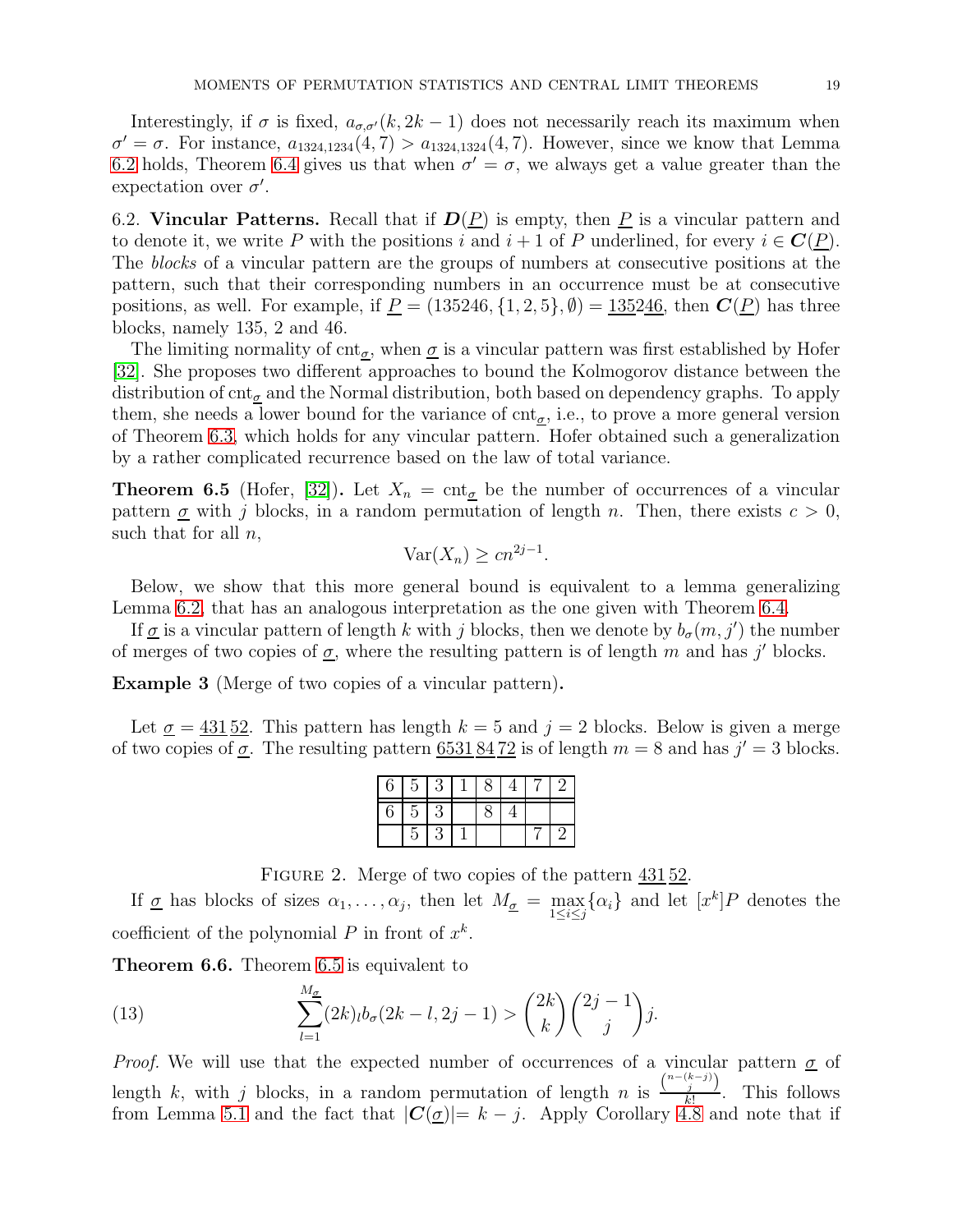$m_1, m_2 : \underline{\sigma}, \underline{\sigma} \to \underline{P}$  and  $\underline{P}$  has  $2j - 1$  blocks, then exactly one block of the first copy of  $\underline{\sigma}$ was merged with one block of the second copy of  $\underline{\sigma}$ . Therefore,  $|P| = \tilde{k} \in [2k - M_{\sigma}, 2k]$  and  $|\mathbf{C}(\underline{P})| = k - (2j - 1)$ . We have

$$
\operatorname{Var}(X_n) = \mathbb{E}(X_n^2) - \mathbb{E}^2(X_n) = \left[ b(2k, 2j) \frac{\binom{n - (2k - 2j)}{2j}}{(2k)!} + \sum_{l=1}^{M_{\sigma}} b_{\sigma}(2k - l, 2j - 1) \frac{\binom{n - (2k - l - 2j + 1)}{2j - 1}}{(2k - l)!} - \frac{\binom{n - (k - j)}{j}}{(k!)^2} + \mathcal{O}(n^{2j - 2}).\right]
$$

We will again use that  $\binom{n}{k}$  $\binom{n}{k} = \frac{(n)_k}{k!}$  $\frac{n_{k}}{k!}$  and that  $(n)_{k} = \sum_{k=0}^{k}$ k  $i=0$  $s(k, i)n^i$ , where  $s(k, i) = (-1)^{k-i} \binom{k}{i}$  $\binom{k}{i}$ are the Stirling numbers of the first kind and  $\begin{bmatrix} k \\ i \end{bmatrix}$  $i \choose i$  is the number of permutations in  $S_k$  with i disjoint cycles. Since  $\begin{bmatrix} k \\ k \end{bmatrix}$  $\begin{bmatrix} k \\ k-1 \end{bmatrix} = \begin{bmatrix} k \\ 2 \end{bmatrix}$  $\binom{k}{2}$  and  $b_{\sigma}(2k, 2j) = \binom{2k}{k}$  $\binom{2k}{k}\binom{2j}{j}=\frac{(2j)!(2k)!}{(k!j!)^2}$  $\frac{\binom{2g}{j!(2k)!}}{(k!j!)^2}$ , we get the following.

$$
\operatorname{Var}(X_n) = \left[ \frac{(2j)!(2k)!(n-2k+2j)_{2j}}{(k!j!)^2} + \sum_{l=1}^{M_a} b_{\sigma}(2k-l,2j-1) \frac{(n-(2k-l-2j+1))_{2j-1}}{(2k-l)!(2j-1)!} \right] - \frac{(n-k+j)_{j}^2}{(k!)^2(j!)^2} + \mathcal{O}(n^{2j-2})
$$
  
\n
$$
= \frac{1}{(k!j!)^2} [(n-2k+2j)^{2j} - {2j \choose 2} (n-2k+2j)^{2j-1} - ((n-k+j)^j - {j \choose 2} (n-k+j)^{j-1} + \mathcal{O}(n^{j-2}))^2]
$$
  
\n
$$
+ \sum_{l=1}^{M_a} b_{\sigma}(2k-l,2j-1) \frac{(n-2k+l+2j-1)^{2j-1} + \mathcal{O}(n^{2j-2})}{(2k-l)!(2j-1)!} + \mathcal{O}(n^{2j-2})
$$
  
\n
$$
= \frac{1}{(k!j!)^2} [n^{2j} - (2k-2j)n^{2j-1} - j(2j-1)n^{2j-1} - (n^j - (k-j)n^{j-1} - \frac{j(j-1)}{2}n^{j-1} + \mathcal{O}(n^{j-2}))^2]
$$
  
\n
$$
+ \sum_{l=1}^{M_a} b_{\sigma}(2k-l,2j-1) \frac{n^{2j-1}}{(2j-1)!(2k-l)!} + \mathcal{O}(n^{2j-2}).
$$

After simplifying, we get that  $[n^{2j-1}]$   $\text{Var}(X_n) > 0$  if and only if

$$
\frac{-j^2}{(k! j!)^2} + \sum_{l=1}^{M_{\underline{\sigma}}} \frac{b_{\sigma}(2k-l, 2j-1)}{(2k-l)!(2j-1)!} > 0 \Longleftrightarrow
$$
  

$$
\sum_{l=1}^{M_{\underline{\sigma}}} (2k)_{l}b_{\sigma}(2k-l, 2j-1) > {2k \choose k} {2j-1 \choose j} j.
$$

Note that when  $j = k$ , we have  $M_{\sigma} = 1$  and  $b_{\sigma}(2k - 1, 2j - 1) = a_{\sigma}(2k - 1)$ , so we get Lemma [6.2.](#page-16-0) When  $j = 1$ , Inequality [\(13\)](#page-18-2) is trivial, since  $M_{\sigma} = k$  and on the left, just one of the summands (when  $l = k$ ) is  $(2k)_k$ , while on the right we have  $\binom{2k}{k}$  $\binom{2k}{k} < (2k)_k$ . We were not able to prove Inequality [\(13\)](#page-18-2) for vincular patterns with arbitrary number of blocks.

However, we can give an interpretation of this inequality. Note that when one merges two copies of a pattern with j blocks and the obtained pattern has  $2j - 1$  blocks, then the blocks of the two copies can be aligned in exactly  $\binom{2j-1}{i}$  $j^{-1}$ ) *j* ways. These alignments will be called *configurations.* For example, when  $j = 2$ , there are  $\binom{3}{2}$  $^{3}_{2}$ )2 = 6 configurations shown below (the  $\square$  symbol represents a block):

For instance, the configuration corresponding to the merge shown on Figure [2](#page-18-3) is the topleft configuration shown on Figure [3.](#page-20-1) It is not difficult to see that the conjecture we give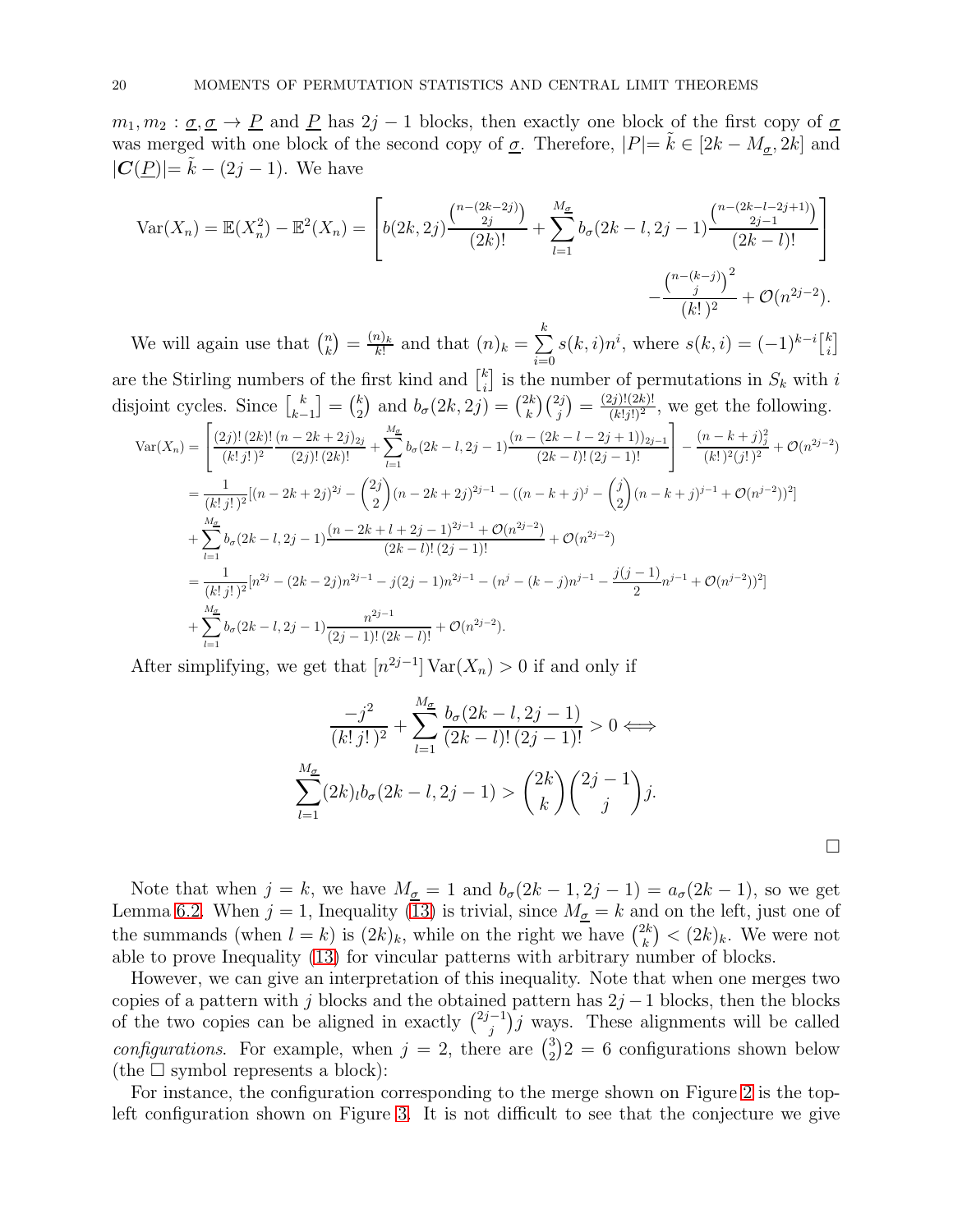<span id="page-20-1"></span>

FIGURE 3. The 6 possible configurations, when merging two copies of a pattern with two blocks.

next would imply Inequality [\(13\)](#page-18-2) and respectively Theorem [6.5](#page-18-1) and the CLT for vincular patterns.

<span id="page-20-3"></span>**Conjecture 6.7.** For every vincular pattern  $\sigma$  with j blocks and every  $1 \leq l \leq M_{\sigma}$ ,

<span id="page-20-2"></span>(14) 
$$
b'_{\sigma}(2k-l, 2j-1) > \frac{\binom{2k-l}{k}}{k_{(l)}}c_{\sigma,l},
$$

where  $c_{\sigma,l}$  := the number of possible configurations for a merge of two copies of  $\underline{\sigma}$ , such that the minimum of the sizes of the two merged blocks is l and  $b'_{\sigma}(2k-l, 2j-1)$  is the number of merges of two copies of  $\sigma$  with l common elements and  $2j - 1$  blocks, such that they correspond to one of the same  $c_{\sigma,l}$  configurations.

Indeed, it suffices to note that  $\sum_{l=1}^{M_{\sigma}} c_{\sigma,l} = \binom{2j-1}{j}$  $\binom{-1}{j}j$  and that  $\frac{\binom{2k-l}{k}}{k_{(l)}}$  $\frac{\binom{2k-l}{k}}{k_{(l)}}\ =\ \frac{\binom{2k}{k}}{(2k)_{l}}$  $\frac{(k)}{(2k)_l}$ . Thus, if we sum up Inequality [\(14\)](#page-20-2) over l, we get Inequality [\(13\)](#page-18-2) with  $b_{\sigma}$  replaced with  $b'_{\sigma}$ . Since  $b_{\sigma}(2k-l,2j-1) \geq b'_{\sigma}(2k-l,2j-1)$ , for all  $l, j$  and  $k$ , Conjecture [6.7](#page-20-3) would indeed imply Inequality [\(13\)](#page-18-2). The ratio  $\frac{\binom{2k-l}{k}}{\binom{k}{k}}$  $\frac{k}{k_{(l)}}$  is the expected number of merges when we fix one of the  $c_{\sigma,l}$  configurations and when we merge  $\underline{\sigma}$  and  $\underline{\sigma}'$ , where  $\sigma' \in S_k$  is a permutation selected uniformly at random and  $\underline{\sigma'}$  has the same block structure as  $\underline{\sigma}$ . Therefore, Inequality [\(14\)](#page-20-2) can be written as

(15) 
$$
b'_{\sigma}(2k-s, 2j-1) > \mathbb{E}(b'_{\sigma,\sigma'}(2k-s, 2j-1)),
$$

where  $b'_{\sigma,\sigma'}(2k-s,2j-1)$  is defined analogously to  $a_{\sigma,\sigma'}(2k-1)$ .

<span id="page-20-0"></span>6.3. Bivincular patterns. In the general case when  $\underline{P}$  is a pattern for which  $D(\underline{P})$  might be non-empty, we do not necessarily have asymptotic normality of the distribution of  $\text{cnt}_P$ . For example,  $\text{cnt}_{\overline{12}}$ , which is the adjacency statistic adj introduced in Section [5,](#page-13-0) has Poisson distribution with mean 1. This follows from a result proved by Wolfowitz [\[52\]](#page-25-26) and independently by Kaplansky [\[39\]](#page-25-27) in the 1940s. They showed that if X denotes the pairs of numbers a,  $a + 1$  that have consecutive positions in a permutation in  $S_n$  that is chosen uniformly at random, then X is asymptotically Poisson distributed with mean 2. In 2014, Corteel et al. [\[17\]](#page-24-9) give another proof of this result that uses the method of Chen, which is used to prove convergence to Poisson distribution and which is an adaptation of the method of Stein for convergence to normal distribution [\[51\]](#page-25-28). Roughly, the method of Chen can be applied when one considers a sum of Bernoulli random variables such that many of them are independent. The article [\[2\]](#page-24-17) contains an accessible introduction and some good examples.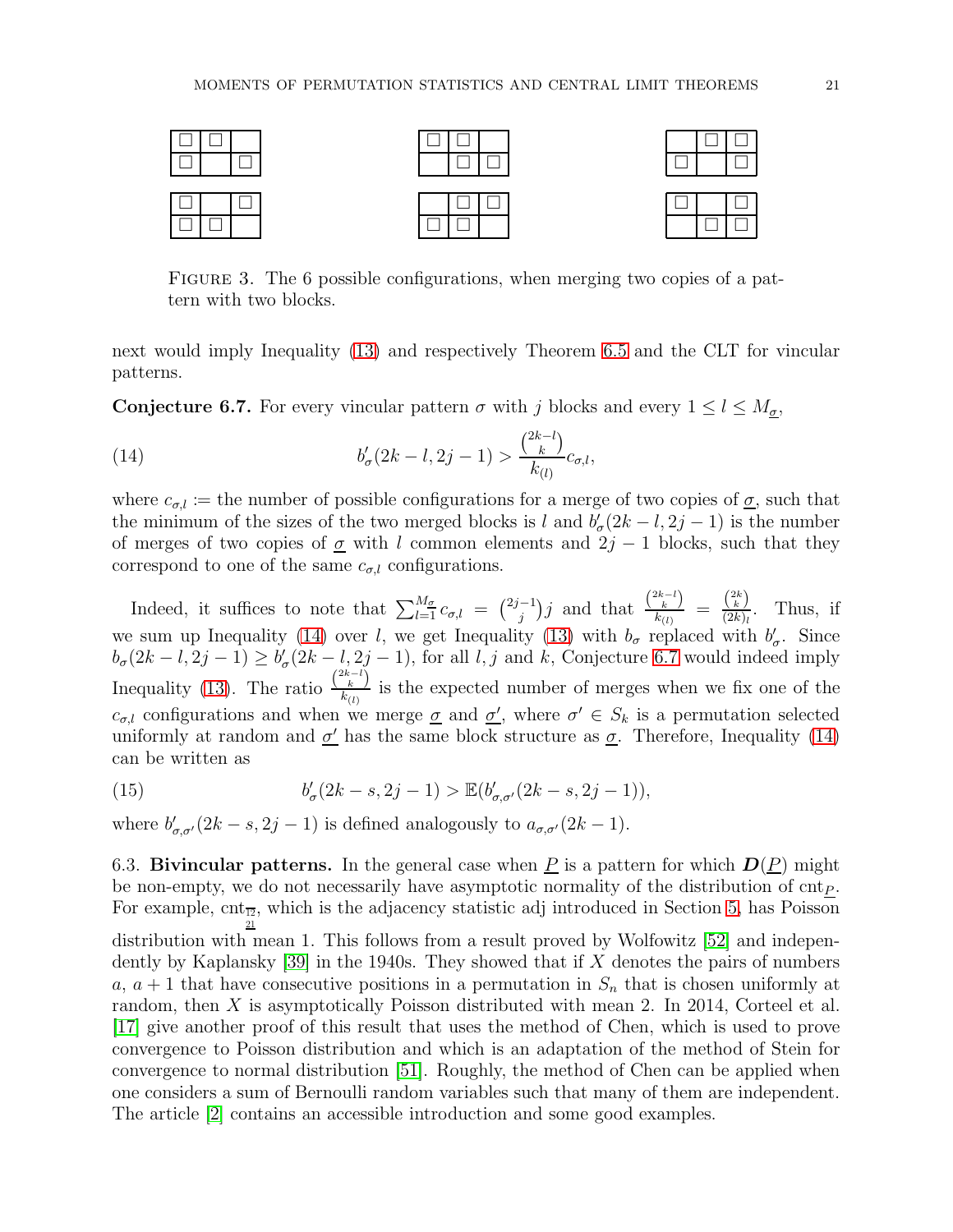Here, we reprove the fact that the asymptotic distribution of adj is Poisson with mean 1 by using Theorem [5.3](#page-15-1) and the Fréchet-Shohat Theorem given below.

<span id="page-21-1"></span>**Theorem 6.8** ([\[7,](#page-24-18) Theorem 30.2]). Suppose that the distribution of X is determined by its moments and that  $X_n$  have moments of all orders. Suppose also that  $\lim_{n\to\infty} \mathbb{E}(X_n^r) = \mathbb{E}(X^r)$ , for  $r = 1, 2, \ldots$  Then,  $X_n$  converges in distribution to X.

**Definition 6.9.** The discrete random variable  $X := Po(\lambda)$  is said to have a Poisson distribution, with parameter  $\lambda > 0$ , if

$$
\mathbb{P}(X = k) = \frac{\lambda^k e^{-\lambda}}{k!}, \quad \text{for } k = 0, 1, \dots
$$

**Theorem 6.10.** As  $n \to \infty$ , adj converges in distribution to Po(1).

Proof. The Poisson measure is determined by its moments. One can deduce that using [\[7,](#page-24-18) Theorem 30.1]. Because of Theorem [6.8,](#page-21-1) it suffices to show that  $\mathbb{E}(\text{adj}^r)$  converges to the r-th moment of  $Po(1)$ , when  $n \to \infty$ . A well-known fact is that the r-th moment of the Poisson distribution with mean 1 is the r-th Bell number  $B_r = \sum^r$  $k=1$  $S(r, k)$ , where  $S(r, k)$  is the Stirling number of the second kind (for more details, see [\[49\]](#page-25-29)). Looking at the double sum expression for  $\mathbb{E}(\text{adj}^r)$  obtained in Theorem [5.3,](#page-15-1) we see that every summand is a product of terms not including *n* and the term  $\frac{(\binom{n-(m-u)}{u})^2}{n}$  $\frac{u^{(n)}(u)}{u^{(n)}(u)}$  is  $\mathcal{O}(1)$ , unless  $u = \frac{m}{2}$  $\frac{n}{2}$ . Thus, when  $n \to \infty$ , we can look only at the terms corresponding to even values of m, i.e.,  $m = 2m_1$  for some  $m_1 = 1, \ldots, r$ and  $u = \frac{m}{2} = m_1$ . Since  $\lim_{n \to \infty} \frac{\binom{n-m_1}{m_1}^2}{\binom{n(m_1)}{m_1}}$  $\frac{m_1^{-1}}{n_{(2m_1)}} = \frac{1}{(m_1!)^2}$  and  $\sum_{i=0}$ k  $\sum_{i=0}^{n}(-1)^{i}\binom{k}{i}$  $\binom{k}{i}(k-i)^r = k! S(r, k)$ , we obtain the following.

$$
\lim_{n \to \infty} \mathbb{E}(\text{adj}^r) = \sum_{m_1=1}^r \left( \sum_{w=0}^{m_1} (-1)^w \binom{m_1}{w} (m_1 - w)^r \right) m_1! \frac{1}{(m_1!)^2} =
$$
\n
$$
= \sum_{m_1=1}^r \frac{\sum_{w=0}^{m_1} (-1)^w \binom{m_1}{w} (m_1 - w)^r}{m_1!} = \sum_{m_1=1}^r S(r, m_1) = B_r.
$$

 $\Box$ 

It would be interesting to investigate which are the possible asymptotic distributions of  $\text{cnt}_P$  for other bivincular patterns? This question has been already stated in [\[32,](#page-25-3) Section 1], where some approaches were also suggested.

### 7. Patterns with linear valuation polynomials

<span id="page-21-0"></span>In this section, we obtain direct formulas for  $M(f_{P,Q}, n)$  in three special cases using linearity of expectation.

**Theorem 7.1.** Consider a simple statistic with a valuation polynomial  $Q(s, w) = Q_1(s)Q_2(w)$ . The following three formulas for  $M(f_{\underline{P},Q}, n)$  hold in the described cases for  $Q_1, Q_2, |\mathbf{C}(\underline{P})|$ and  $|\mathbf{D}(\underline{P})|$ .

*Proof.* Consider the first row of Table [1.](#page-22-0) We have linear polynomial  $Q_1$ , constant  $Q_2(w) = 1$ ,  $|\mathcal{C}(\underline{P})|=c$  for a given constant c and  $|\mathcal{D}(\underline{P})|=0$ . One can write  $M(f_{\underline{P},Q}, n)=$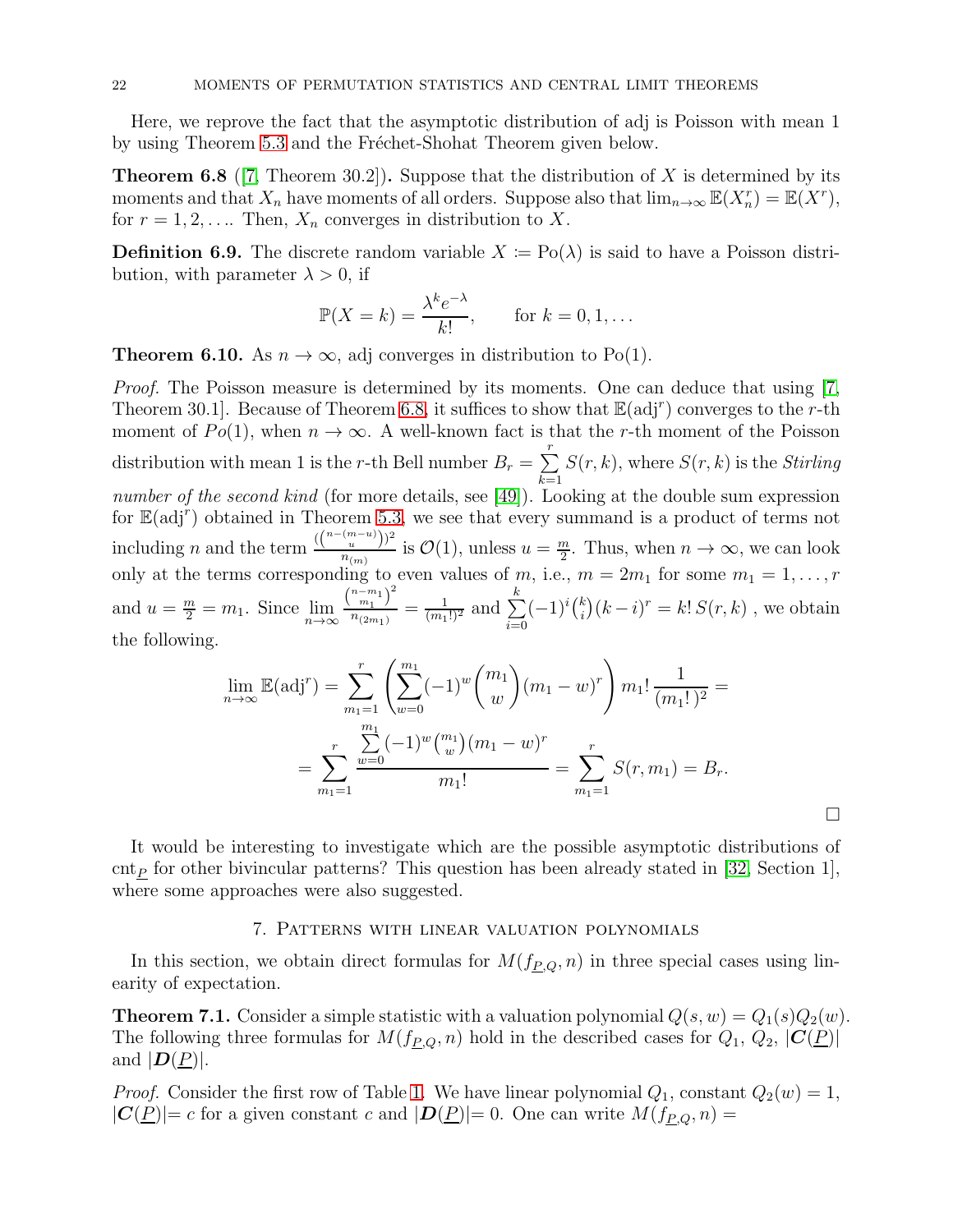<span id="page-22-0"></span>

| Formula | $Q_1(s)$                           | $Q_2(w)$                                                                      | $ C(P)  +  D(P) $ | $M(f_{\underline{P},Q},n) = \sum \sum Q_1(s)Q_2(w)$<br>$\sigma \in S_n$ $s \in P \sigma$ |
|---------|------------------------------------|-------------------------------------------------------------------------------|-------------------|------------------------------------------------------------------------------------------|
|         | $a_0 + a_1 s_1 + \ldots + a_k s_k$ |                                                                               | C                 | $\binom{n}{k}\binom{n-c}{k-c}(n-k)!\left(a_0+\frac{n+1}{k+1}\sum ia_i\right)$            |
| ച       |                                    | $b_0 + b_1 w_1 + \ldots + b_k w_k$                                            |                   | $\binom{n}{k}\binom{n-d}{k-d}(n-k)!\left(a_0+\frac{n+1}{k+1}\sum jb_j\right)$            |
|         |                                    | $a_0 + a_1 s_1 + \ldots + a_k s_k \mid b_0 + b_1 w_1 + \ldots + b_k w_k \mid$ | $\theta$          | $\binom{n}{k}^2(n-k)!(a_0+\frac{n+1}{k+1}\sum ia_i)(b_0+\frac{n+1}{k+1}\sum jb_j)$       |

TABLE 1. Formulas for  $M(f_{\underline{P},Q}, n)$  obtained with linearity of expectation in some special cases

 $\sum$  $\sigma {\in} S_n$  $\sum$  $s \in_p \sigma$  $Q(s, w) = \sum$  $\sigma \in S_n$  $\sum$  $s \in_p \sigma$  $Q_1(s) = \mathbb{E}(Q_1^*)n!$ , where  $Q_1^*$  is a random variable defined over each  $\sigma \in S_n$  as the sum of the  $Q_1$ -valuations for each occurrence of  $\underline{P}$  in  $\sigma$ . Formally,  $Q_1^*(\sigma) = \sum$  $s \in_P \sigma$  $Q_1(s)$ . Let v be the number of possible k-tuples of positions for the elements of the occurrences s in  $\sigma$ , enumerated with  $1, 2, \ldots, v$ . We will use that

$$
Q_1^*(\sigma) = Q_{1,1}^*(\sigma) + Q_{1,2}^*(\sigma) + \cdots + Q_{1,v}^*(\sigma),
$$

where for each  $j \in [v]$ :

$$
Q_{1,j}^*(\sigma) \coloneqq \begin{cases} Q_1(s), \text{ if } s \in_P \sigma \text{ and } s_1, \dots s_k \text{ appear in } \sigma \text{ at the } k \text{ positions indexed by } j. \\ 0, \text{otherwise.} \end{cases}
$$

We have  $v = \binom{n-c}{k-c}$  $\binom{n-c}{k-c}$  since  $|\mathbf{D}(\underline{P})|=0$  and since for each  $i \in \mathbf{C}(\underline{P})$ , one can look at  $P_i$  and  $P_{i+1}$  as a single element. Due to symmetry, we have  $\mathbb{E}(Q_{1,i}^*) = \mathbb{E}(Q_{1,j}^*)$  for each  $1 \le i, j \le v$ . Thus, using the linearity of expectation, we have

<span id="page-22-1"></span>
$$
\mathbb{E}(Q_1^*) = \sum_{r=1}^v \mathbb{E}(Q_{1,r}^*) = {n-c \choose k-c} \mathbb{E}(Q_{1,1}^*),
$$

where the k-tuple with number 1 comprises the first  $k$  possible positions for an occurrence of P in  $\sigma$ . We will show that

(16) 
$$
\mathbb{E}(Q_{1,1}^*) = \frac{a_0 + \frac{n+1}{k+1} \sum_{i=1}^k ia_i}{k!}.
$$

We have  $\mathbb{E}(Q_{1,1}^*) = \frac{\mathbb{E}(Q_1(s))}{k!}$ , where  $s = (s_1, \ldots, s_k)$  and  $s_1 < \cdots < s_k$  is a random k-subset of [n]. Since  $Q(s) = a_0 + a_1 s_1 + \cdots + a_k s_k$ , we can use the linearity of expectation one more time to get  $\mathbb{E}(Q_1(s)) = a_0 + \sum$ k 1  $a_i \mathbb{E}(s_i)$ , where  $s_i$  is the *i*-th ordered statistic for a *k*-sample without replacement from  $[n]$ . Therefore,

$$
\mathbb{E}(s_i) = \sum_{j=i}^{n-(k-i)} j \frac{\binom{j-1}{i-1} \binom{n-j}{k-i}}{\binom{n}{k}} = \frac{i}{\binom{n}{k}} \sum_{j=i}^{n-(k-i)} \binom{j}{i} \binom{n-j}{k-i} = i \frac{\binom{n+1}{k+1}}{\binom{n}{k}} = i \frac{n+1}{k+1}.
$$

This establishes Equation [\(16\)](#page-22-1).

Formula 2 for  $M(f_{P,Q}, n)$ , under the conditions listed in the second row of Table [1,](#page-22-0) can be obtained in a similar way. To obtain Formula 3, a different transformation is used. In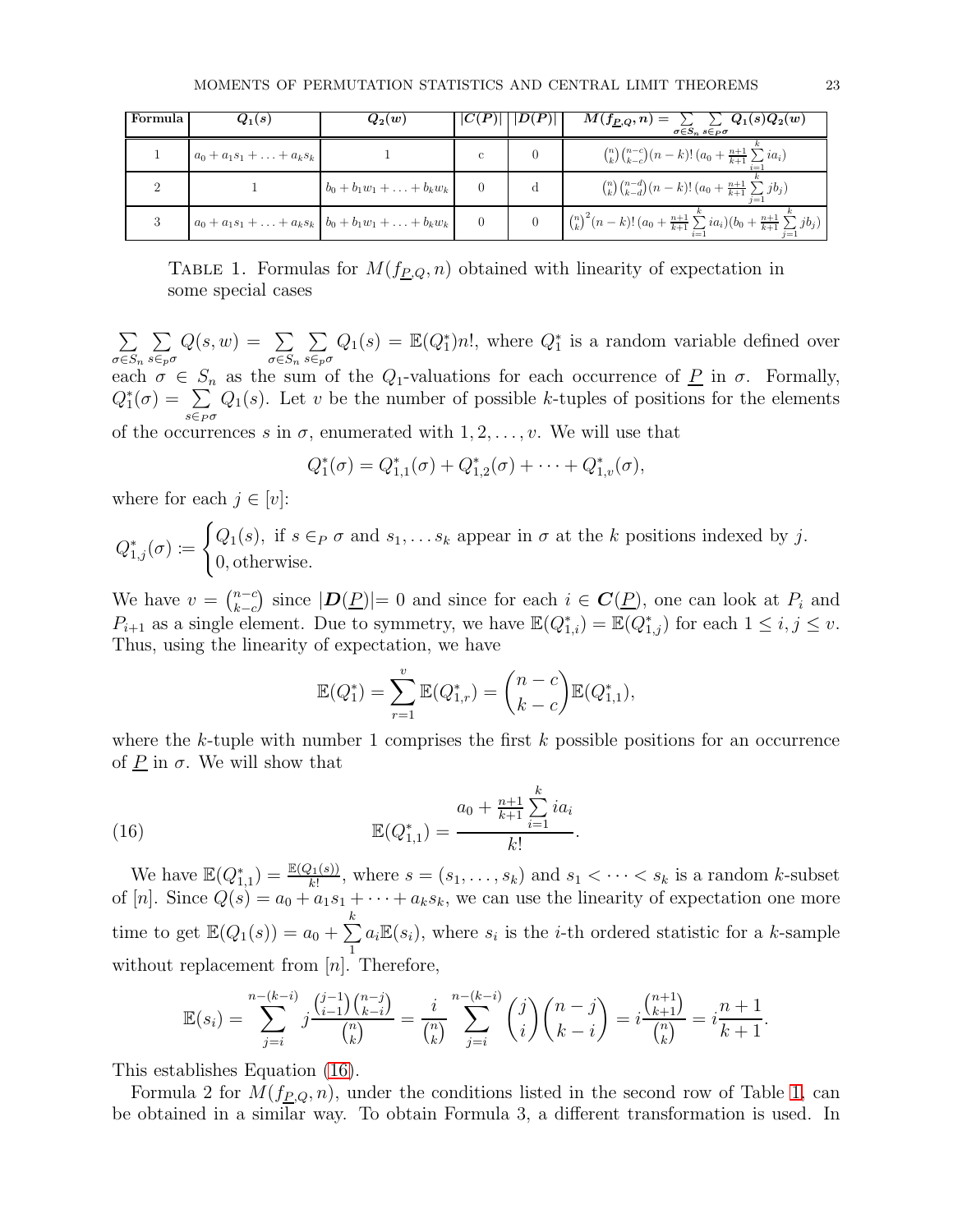particular,

$$
M(f_{\underline{P},Q},n) = \sum_{\sigma \in S_n} \sum_{s \in p\sigma} Q(s,w) = \sum_{\sigma \in S_n} \sum_{s \in p\sigma} Q_1(s)Q_2(w) = \mathbb{E}(Q_1^*Q_2^*)n!,
$$

where  $Q_1^*$  and  $Q_2^*$  are random variables defined over  $S_n$  as  $Q_1^*(\sigma) = \sum$  $s \in_P \sigma$  $Q_1(s)$  and  $Q_2^*(\sigma) =$  $\sum$  $s \in_P \sigma$  $\sigma(w_i)=s_i$  $Q_2(w)$ . Furthermore, let us also enumerate the possible k-tuples of values for an

occurrence  $s = (s_1, \ldots, s_k)$  with  $s^{(1)}, s^{(2)}, \ldots, s^{(\binom{n}{k})}$  and let  $w^{(1)}, w^{(2)}, \ldots, w^{(\binom{n}{k})}$  enumerates the possible k-tuples of positions for  $s_1, \ldots, s_k$  in an n-permutation  $\sigma$ . In addition, for  $i, j \in \lbrack {n \choose k}$ <sup>n</sup><sub>k</sub>)], let  $Q_{1,i,j}^*(\sigma) = Q_1(s^{(i)})$ , if the values  $s^{(i)}$  are at positions  $w^{(j)}$  in  $\sigma$  and let  $Q_{1,i,j}^*(\sigma) = 0$  otherwise. Similarly, let  $Q_{2,i,j}^*(\sigma) = Q_2(w^{(j)})$ , if the values  $s^{(i)}$  are at positions  $w^{(j)}$  in  $\sigma$  and let  $Q_{2,i,j}^*(\sigma) = 0$  otherwise. Then,

$$
\mathbb{E}(Q_1^*Q_2^*)n! = n! \sum_{i=1}^{\binom{n}{k}} \sum_{j=1}^{\binom{n}{k}} \mathbb{E}[Q_{1,i,j}^*Q_{2,i,j}^*] = n! \sum_{i=1}^{\binom{n}{k}} \sum_{j=1}^{\binom{n}{k}} \frac{1}{\binom{n}{k}k!} Q_1(s^{(i)}) Q_2(w^{(j)}).
$$

Thus,

$$
M(f_{\underline{P},Q},n) = (n-k)! \sum_{i=1}^{\binom{n}{k}} (Q_1(s^{(i)}) \sum_{j=1}^{\binom{n}{k}} Q_2(w^{(j)})) = (n-k)! \sum_{i=1}^{\binom{n}{k}} Q_1(s^{(i)}) (\sum_{j=1}^{\binom{n}{k}} Q_2(w^{(j)})).
$$
  
Equation (16) gives us 
$$
\sum_{i=1}^{\binom{n}{k}} Q_1(s^{(i)}) = \binom{n}{k} \frac{a_0 + \frac{n+1}{k+1} \sum_{i=1}^k i a_i}{k!}, \sum_{j=1}^{\binom{n}{k}} Q_2(w^{(j)}) = \binom{n}{k} \frac{b_0 + \frac{n+1}{k+1} \sum_{j=1}^k j b_j}{k!}
$$
 and

formula 3 follows.  $\Box$ 

Example 4.  $n = 3$ ,  $k = 2$ ,  $P = 21$ ,  $C(\underline{P}) = \{1\}$ ,  $D(\underline{P}) = \emptyset$ ,  $Q_1(s) = 3y_1 + y_2$ ,  $Q_2(w) = 1$ . Then, we have  $v = \binom{2}{1}$  $\binom{2}{1}$  possible sets of positions for an occurrence of the pattern, namely  $(1, 2)$  and  $(2, 3)$ . One can readily check that  $M(f_{\underline{P},Q}, n) = \sum$  $\sigma \in S_n$  $\sum$  $s \in_P \sigma$  $Q_1(s) = 40$ . Formula 1

in table [1](#page-22-0) indeed gives the same value.

To obtain  $M(f_{\underline{P},Q}, n)$  when Q is of higher degree, one should be able to evaluate expectations of the kind  $\overline{\mathbb{E}}(s_{i_1}^{r_1})$  $\sum_{i_1}^{r_1} \cdots s_{i_u}^{r_u}$  $\begin{bmatrix} u_u \\ i_u \end{bmatrix}$ , where  $\{s_{i_1}, \ldots s_{i_u}\}$  is a random subset of  $[n]$  with u elements. To do that, one might use the theory of Ordered statistics (see [\[1,](#page-24-19) Chapter 3.7]).

#### 8. Further questions

We discuss three interesting further questions related to the results in the previous sections:

- Can we improve the bounds for the number of terms in Equation [\(2\)](#page-5-1), Theorem [3.1](#page-5-2) and for the number of terms in Equation [\(7\)](#page-11-3), Theorem [4.5?](#page-11-0) Some computational evidence suggests that this might be possible.
- Can we prove the CLT for vincular patterns by giving either a combinatorial or algebraic proof to Equation [\(13\)](#page-18-2) in Theorem [6.6?](#page-18-4)
- Theorem [4.5](#page-11-0) shows that the aggregate of any permutation statistic is a linear combination of shifted factorials with constant coefficients. Similarly, in [\[40\]](#page-25-2), Khare et al. showed that any statistic on matchings is a linear combination of double factorials with constant coefficients, whereas for statistics on the more general structure of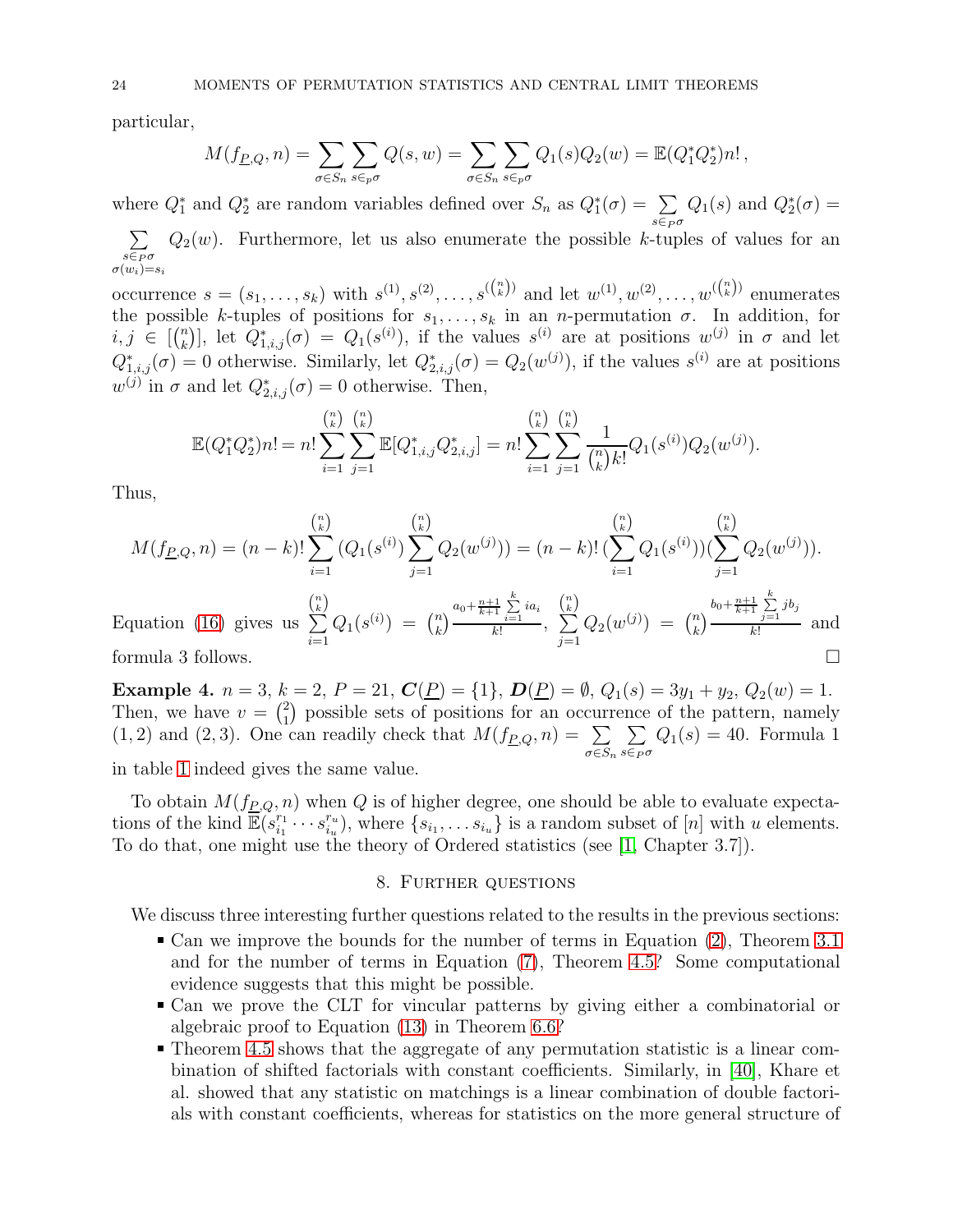set partitions, Chern et al. [\[15\]](#page-24-3) showed that we have linear combinations of shifted Bell numbers with polynomial coefficients. These facts suggest that most probably, there exists a combinatorial structure generalizing permutations, for which the aggregates of the statistics on it can be written as linear combinations of factorials with polynomial coefficients. Can we find such a structure, e.g., posets or polyominoes?

#### Acknowledgement

We are grateful to professor Catherine Yan and to professor Perci Diaconis for suggesting to us this approach for studying patterns in combinatorial structures. We are also thankful to Alexander Burstein for the helpful discussions over the results in Section [6.](#page-15-2)

#### **REFERENCES**

- <span id="page-24-19"></span><span id="page-24-17"></span>[1] Arnold, B. C., Balakrishnan, N., and Nagaraja, H. N. (2008). A first course in order statistics. Society for Industrial and Applied Mathematics.
- [2] Arratia, R., Goldstein, L. and Gordon, L., 1989. Two moments suffice for Poisson approximations: the Chen-Stein method. The Annals of Probability, 17(1), pp.9-25.
- <span id="page-24-11"></span>[3] Babson, E. and Steingrímsson, E., 2000. Generalized permutation patterns and a classification of the Mahonian statistics. Sém. Lothar. Combin, 44(B44b), pp.547-548.
- <span id="page-24-7"></span><span id="page-24-1"></span>[4] Baxter, A. and Zeilberger, D., 2010. The Number of Inversions and the Major Index of Permutations are Asymptotically Joint-Independently Normal. arXiv preprint [arXiv:1004.1160.](http://arxiv.org/abs/1004.1160)
- [5] Bernini, A., Ferrari, L., Pinzani, R. and West, J., 2013. Pattern-avoiding Dyck paths. In Discrete Mathematics and Theoretical Computer Science (pp. 683-694). Discrete Mathematics and Theoretical Computer Science.
- <span id="page-24-12"></span>[6] Bevan, D., Brignall, R., Price, A.E. and Pantone, J., 2020. A structural characterisation of Av (1324) and new bounds on its growth rate. European Journal of Combinatorics, 88, p.103115.
- <span id="page-24-18"></span><span id="page-24-5"></span>[7] Billingsley, P., 2008. Probability and measure. John Wiley & Sons.
- <span id="page-24-2"></span>[8] B´ona, M. (2007). The copies of any permutation pattern are asymptotically normal. arXiv preprint [arXiv:0712.2792.](http://arxiv.org/abs/0712.2792)
- <span id="page-24-16"></span>[9] Bóna, M., 2012. Combinatorics of permutations. CRC Press.
- <span id="page-24-4"></span>[10] Bóna, M. ed., 2015. Handbook of enumerative combinatorics (Vol. 87). CRC Press.
- [11] Borga, J., 2021. Asymptotic normality of consecutive patterns in permutations encoded by generating trees with one-dimensional labels. Random Structures & Algorithms.
- <span id="page-24-10"></span>[12] Bousquet-M´elou, M., Claesson, A., Dukes, M., & Kitaev, S. (2010). (2+2)-free posets, ascent sequences and pattern avoiding permutations. Journal of Combinatorial Theory, Series A, 117(7), 884–909.
- <span id="page-24-8"></span>[13] Burstein, A. and Hästö, P., 2010. Packing sets of patterns. European Journal of Combinatorics,  $31(1)$ , pp.241-253.
- [14] Chern, B., Diaconis, P., Kane, D. M., & Rhoades, R. C. (2015). Central limit theorems for some set partition statistics. Advances in Applied Mathematics, 70, 92-105.
- <span id="page-24-3"></span>[15] Chern, B., Diaconis, P., Kane, D. M., & Rhoades, R. C. (2014). Closed expressions for averages of set partition statistics. Research in the Mathematical Sciences, 1(1), 2.
- <span id="page-24-6"></span>[16] Crane, H., DeSalvo, S. and Elizalde, S., 2018. The probability of avoiding consecutive patterns in the Mallows distribution. Random Structures & Algorithms, 53(3), pp.417-447.
- <span id="page-24-9"></span>[17] Corteel, S., Louchard, G. and Pemantle, R., 2004. Common intervals of permutations. In Mathematics and Computer Science III (pp. 3-14). Birkhäuser, Basel.
- <span id="page-24-13"></span>[18] Davis, R., Nelson, S.A., Petersen, T.K. and Tenner, B.E., 2018. The pinnacle set of a permutation. Discrete Mathematics, 341(11), pp.3249-3270.
- <span id="page-24-14"></span><span id="page-24-0"></span>[19] Dershowitz, N. and Zaks, S., 1989. Patterns in trees. Discrete Applied Mathematics, 25(3), pp.241-255.
- [20] Diaz-Lopez, A., Harris, P.E., Huang, I., Insko, E. and Nilsen, L., 2021. A formula for enumerating permutations with a fixed pinnacle set. Discrete Mathematics, 344(6), p.112375.
- <span id="page-24-15"></span>[21] Domagalski, R., Liang, J., Minnich, Q., Sagan, B.E., Schmidt, J. and Sietsema, A., 2021. Pinnacle Set Properties. arXiv preprint [arXiv:2105.10388.](http://arxiv.org/abs/2105.10388)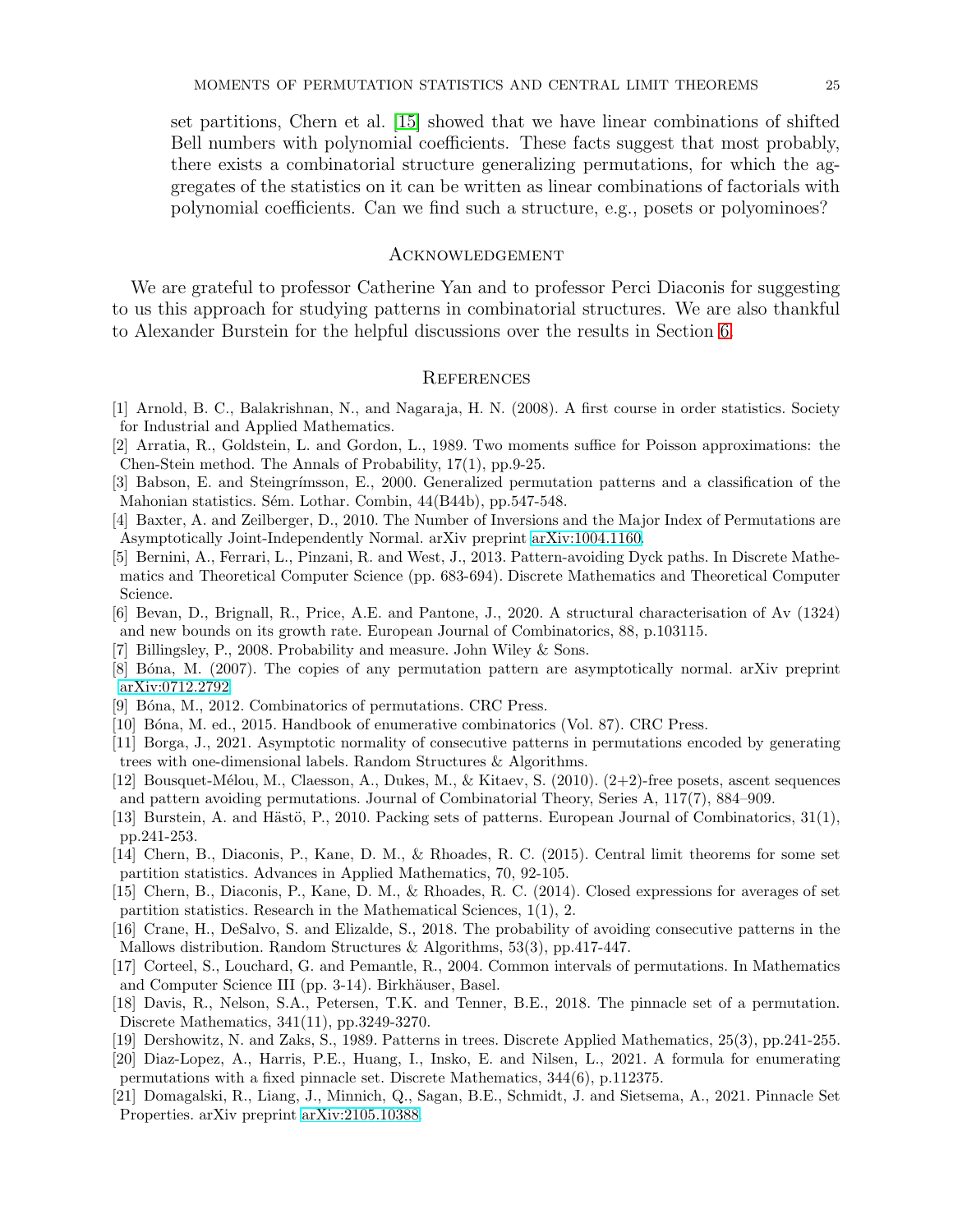- <span id="page-25-18"></span><span id="page-25-17"></span>[22] Elizalde, S. and Noy, M., 2003. Consecutive patterns in permutations. Advances in Applied Mathematics, 30(1-2), pp.110-125.
- <span id="page-25-14"></span>[23] Eriksen, N. and Sjöstrand, J., 2011. Equidistributed statistics on matchings and permutations. arXiv preprint [arXiv:1112.2120.](http://arxiv.org/abs/1112.2120)
- <span id="page-25-5"></span>[24] Even-Zohar, C., 2020. Patterns in random permutations. Combinatorica, 40(6), pp.775-804.
- <span id="page-25-13"></span>[25] Feller, W., 2008. An introduction to probability theory and its applications, vol 2. John Wiley & Sons.
- [26] Féray, V., 2013. Asymptotic behavior of some statistics in Ewens random permutations. Electronic Journal of Probability, 18, pp.1-32.
- <span id="page-25-25"></span>[27] Féray, V., 2020. Central limit theorems for patterns in multiset permutations and set partitions. The Annals of Applied Probability, 30(1), pp.287-323.
- [28] Féray, V., Méliot, P.L. and Nikeghbali, A., 2016. Dependency graphs and mod-Gaussian convergence. In Mod- $\phi$  Convergence (pp. 95-110). Springer, Cham.
- <span id="page-25-7"></span><span id="page-25-4"></span>[29] Fulman, J., 2004. Stein's method and non-reversible Markov chains. In Stein's Method (pp. 66-74). Institute of Mathematical Statistics.
- <span id="page-25-8"></span>[30] Gaetz, C. and Ryba, C., 2020. Stable characters from permutation patterns. arXiv preprint [arXiv:2006.04957.](http://arxiv.org/abs/2006.04957)
- [31] Goldstein, L., 2005. Berry-Esseen bounds for combinatorial central limit theorems and pattern occurrences, using zero and size biasing. Journal of applied probability, 42(3), pp.661-683.
- <span id="page-25-24"></span><span id="page-25-3"></span>[32] Hofer, L., 2017. A central limit theorem for vincular permutation patterns. arXiv preprint [arXiv:1704.00650.](http://arxiv.org/abs/1704.00650)
- <span id="page-25-15"></span>[33] Hwang, H. K., Chern, H. H., & Duh, G. H. (2020). An asymptotic distribution theory for Eulerian recurrences with applications. Advances in Applied Mathematics, 112, 101960.
- <span id="page-25-10"></span>[34] Janson, S., 1997. Gaussian hilbert spaces (No. 129). Cambridge university press.
- [35] Janson, S., 2017. Patterns in random permutations avoiding the pattern 132. Combinatorics, Probability and Computing, 26(1), pp.24-51.
- <span id="page-25-11"></span>[36] Janson, S., 2019. Patterns in random permutations avoiding the pattern 321. Random Structures & Algorithms, 55(2), pp.249-270.
- <span id="page-25-12"></span>[37] Janson, S., Nakamura, B. and Zeilberger, D., 2013. On the asymptotic statistics of the number of occurrences of multiple permutation patterns. arXiv preprint [arXiv:1312.3955.](http://arxiv.org/abs/1312.3955)
- <span id="page-25-27"></span><span id="page-25-9"></span>[38] Kammoun, M.S., 2020. Universality for random permutations and some other groups. arXiv preprint [arXiv:2012.05845.](http://arxiv.org/abs/2012.05845)
- [39] Kaplansky, I., 1945. The asymptotic distribution of runs of consecutive elements. The Annals of Mathematical Statistics, 16(2), pp.200-203.
- <span id="page-25-2"></span>[40] Khare, N., Lorentz, R., & Yan, C. H. (2017). Moments of matching statistics. Journal of Combinatorics,  $8(1), 1-27.$
- <span id="page-25-21"></span><span id="page-25-1"></span>[41] Kitaev, S. (2011). Patterns in permutations and words. Springer Science & Business Media.
- [42] Ma, S.M., 2012. Derivative polynomials and enumeration of permutations by number of interior and left peaks. Discrete mathematics, 312(2), pp.405-412.
- <span id="page-25-6"></span>[43] Mann, H.B., 1945. On a test for randomness based on signs of differences. The Annals of Mathematical Statistics, 16(2), pp.193-199.
- <span id="page-25-16"></span><span id="page-25-0"></span>[44] Mansour, T., 2013. Combinatorics of set partitions. Boca Raton: CRC Press.
- [45] Mansour, T. and Nassau, C., 2021. On Stanley-Wilf limit of the pattern 1324. Advances in Applied Mathematics, 130, p.102229.
- <span id="page-25-23"></span><span id="page-25-20"></span>[46] Petersen, T. K. (2015). Eulerian numbers. In Eulerian Numbers (pp. 3-18). Birkhäuser, New York, NY.
- [47] Petersen, T.K. and Guay-Paquet, M., 2014. The generating function for total displacement. arXiv preprint [arXiv:1404.4674.](http://arxiv.org/abs/1404.4674)
- <span id="page-25-29"></span><span id="page-25-19"></span>[48] Petersen, T.K. and Tenner, B.E., 2012. The depth of a permutation. arXiv preprint [arXiv:1202.4765.](http://arxiv.org/abs/1202.4765)
- [49] Pitman, J., 1997. Some probabilistic aspects of set partitions. The American mathematical monthly, 104(3), pp.201-209.
- <span id="page-25-28"></span><span id="page-25-22"></span>[50] Rusu, I. and Tenner, B.E., 2021. Admissible pinnacle orderings. Graphs and Combinatorics, pp.1-10.
- <span id="page-25-26"></span>[51] Stein, C., 1986. Approximate computation of expectations. IMS.
- [52] Wolfowitz, J., 1944. Note on runs of consecutive elements. The Annals of Mathematical Statistics, 15(1), pp.97-98.